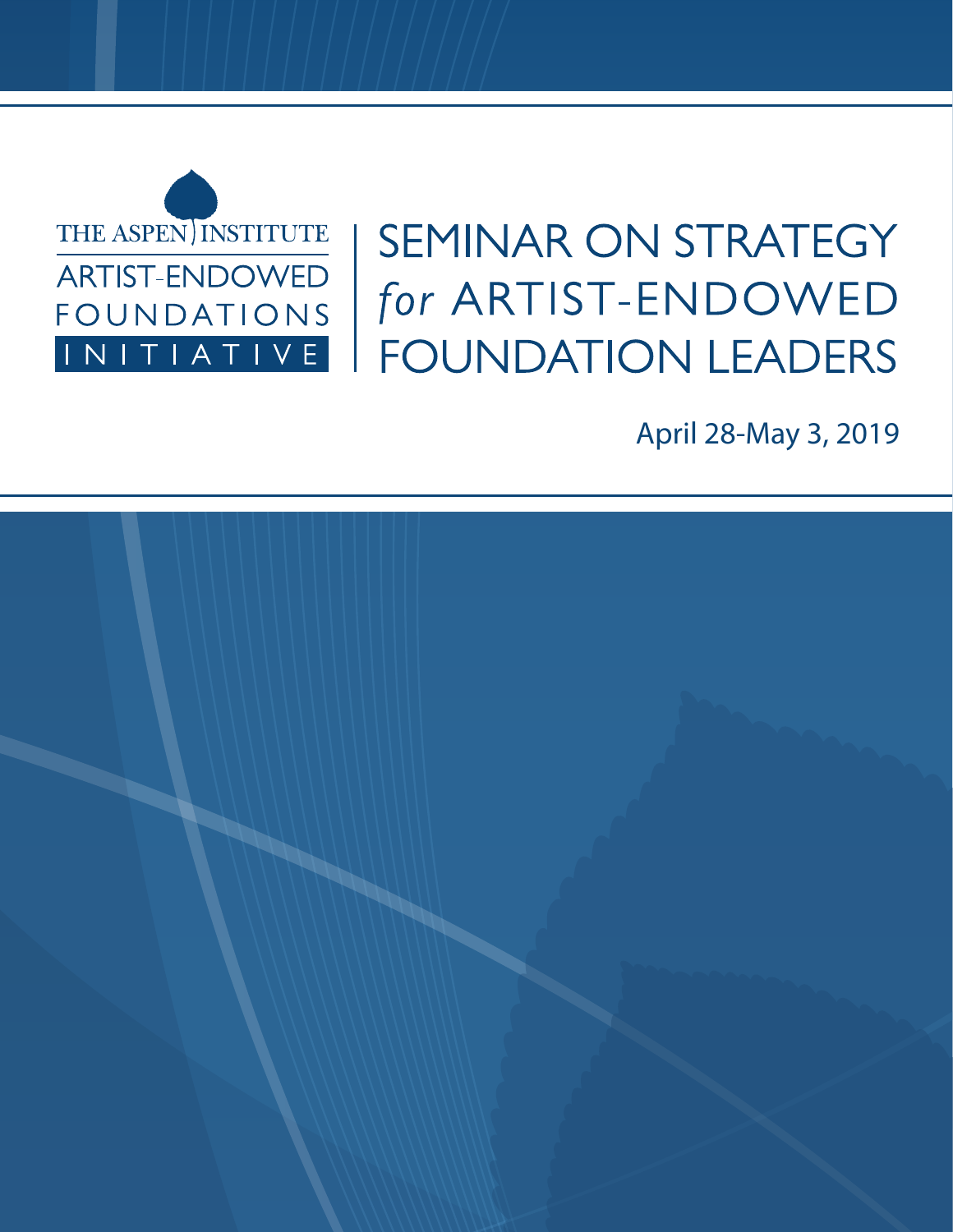

On behalf of the Aspen Institute Artist-Endowed Foundations Initiative/AEFI and our Aspen Institute colleagues, I am pleased to extend a warm thanks for the support that has made possible the 2019 Seminar on Strategy for Artist-Endowed Foundation Leaders.

We thank the host foundations that have generously opened their facilities and programs to engage with the foundation leaders participating in the Seminar:

> DEDALUS FOUNDATION INC., THE EASTON FOUNDATION INC., NANCY GRAVES FOUNDATION INC., ROY LICHTENSTEIN FOUNDATION, JOAN MITCHELL FOUNDATION INC., AND THE MILTON RESNICK AND PAT PASSLOF FOUNDATION

We also thank the many foundation leaders, scholars, and practice experts, all listed in the following pages, who have made themselves available to share their expertise during the Seminar.

We offer our gratitude to the AEFI Lead Underwriters—DeWitt Stern, UOVO, and Bank of America Private Bank. They are essential partners who provide core support to sustain AEFI and also share their intellectual capital by collaborating in the development and dissemination of educational information to assist the artist-endowed foundation field.

**DeWitt Sterr Insurance & Risk Advisory | Since 1899** A RISK STRATEGIES COMPANY



We thank the AEFI Donor Consortium, led by The Jay DeFeo Foundation, Roy Lichtenstein Foundation, The Pollock-Krasner Foundation Inc., and The Andy Warhol Foundation for the Visual Arts Inc., which has enabled realization of AEFI's groundbreaking research as the basis of the Seminar curriculum. We also thank our AEFI Advisors, led by Ruth E. Fine, Honorary Chair, and Chair, Roy Lichtenstein Foundation, whose wise perspectives inform AEFI's programs and aspirations. We also salute our Event Host for the Seminar Reception.



Lastly, we welcome the 2019 participants in the Seminar on Strategy for Artist-Endowed Foundation Leaders and recognize them as leaders of the next generation of artist-endowed foundations.

**Christine J. Vincent** AEFI Project Director Seminar Director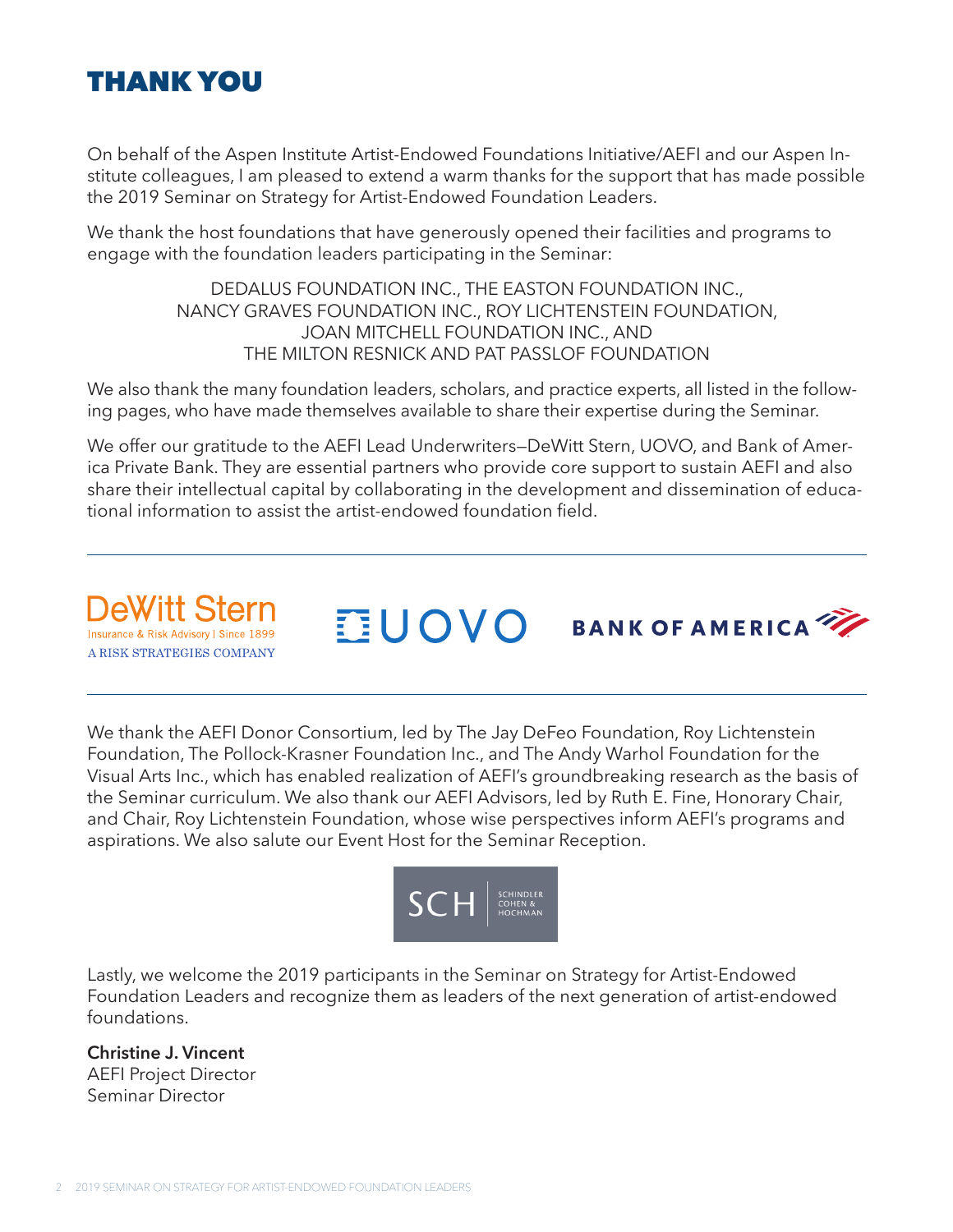

**SEMINAR ON STRATEGY** for ARTIST-ENDOWED **FOUNDATION LEADERS** 

### APRIL 28 – MAY 3, 2019

#### **PRESENTED BY**

The Aspen Institute Artist-Endowed Foundations Initiative/AEFI

*Supporting the Professional Development of Foundation Leaders to Strengthen the Charitable Impact of the Emerging Artist-Endowed Foundation Field in Cultural Philanthropy and Art Stewardship*

#### **HOSTED BY**

Dedalus Foundation Inc. The Easton Foundation Inc. Nancy Graves Foundation Inc. Roy Lichtenstein Foundation Joan Mitchell Foundation Inc. The Milton Resnick and Pat Passlof Foundation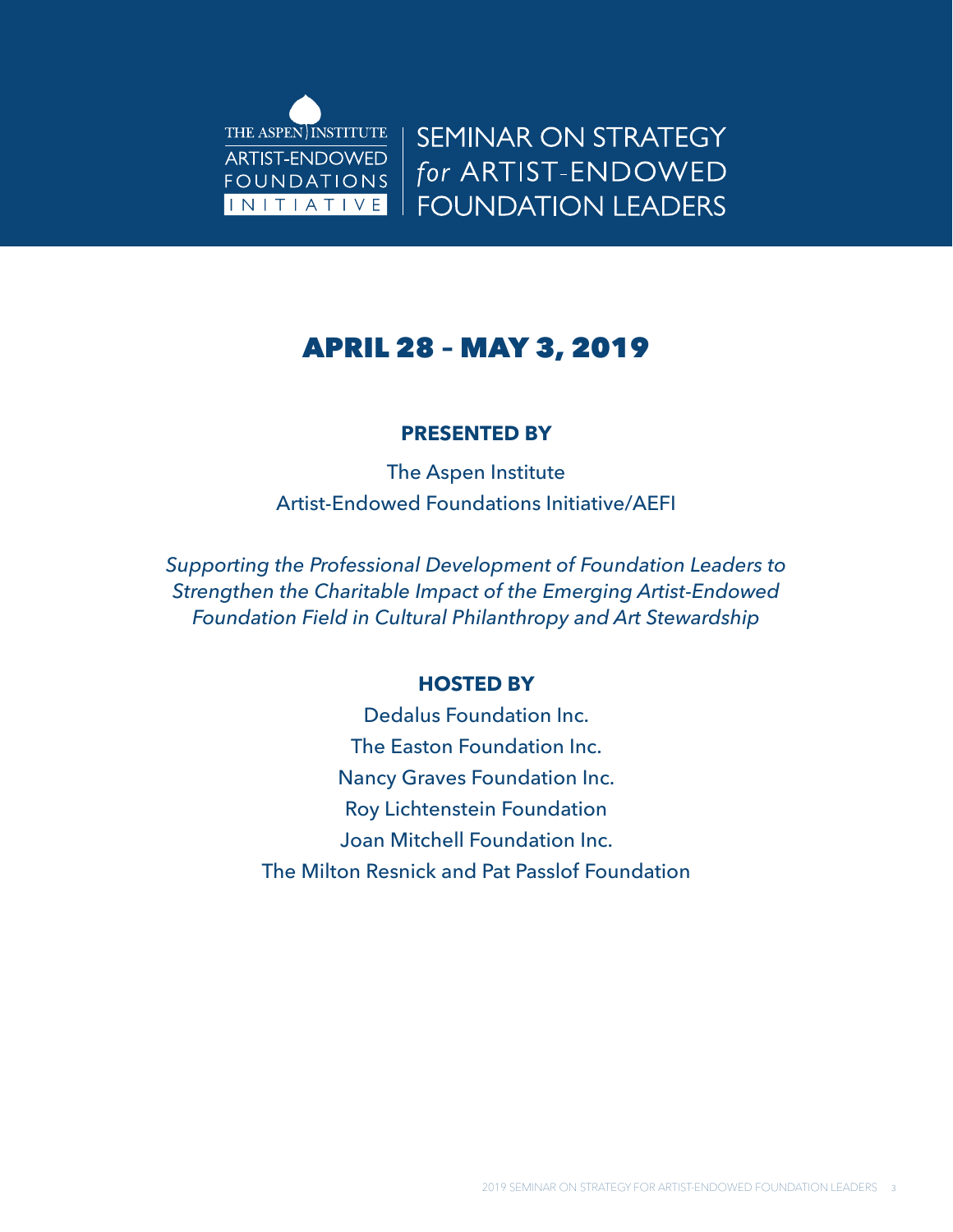#### SEMINAR ON STRATEGY FOR ARTIST-ENDOWED FOUNDATION LEADERS

APRIL 28 – MAY 3, 2019 | NEW YORK CITY

#### **SEMINAR HOSTS AND LOCATIONS**

| Sunday, April 28<br>$6:00 - 8:00$ p.m.        | <b>SEMINAR OPENING DINNER</b><br><b>Roy Lichtenstein Foundation</b><br>(Roy Lichtenstein Studio)<br>745 Washington Street<br>(between Bank and Bethune Streets)<br>New York, NY 10014 |
|-----------------------------------------------|---------------------------------------------------------------------------------------------------------------------------------------------------------------------------------------|
| Monday, April 29<br>$9:00$ a.m. $-5:00$ p.m.  | <b>Joan Mitchell Foundation Inc.</b><br>137 W 25th Street<br>(between 6th and 7th Avenues)<br>2nd Floor<br>New York, NY 10001                                                         |
| Tuesday, April 30<br>$9:00$ a.m. $-5:00$ p.m. | <b>Dedalus Foundation Inc.</b><br><b>Industry City</b><br>254 36th Street<br>(between 2nd and 3rd Avenues)<br>Unit 2B-E, 2nd Floor<br>Sunset Park, Brooklyn, NY 11232                 |
| Wednesday, May 1<br>$9:00$ a.m. $-5:00$ p.m.  | The Easton Foundation Inc.<br>349 W 20th Street<br>(between 8th and 9th Avenues)<br>New York, NY 10011                                                                                |
| Thursday, May 2<br>$9:00$ a.m. $-5:00$ p.m.   | The Milton Resnick and Pat Passlof Foundation<br>87 Eldridge Street<br>(between Grand and Hester Streets)<br>New York, NY 10002                                                       |
| $5:30 - 7:30$ p.m.                            | <b>SEMINAR RECEPTION</b><br>The Milton Resnick and Pat Passlof Foundation<br>87 Eldridge Street<br>(between Grand and Hester Streets)<br>New York, NY 10002                           |
| Friday, May 3<br>$9:00$ a.m. $-5:00$ p.m.     | <b>Nancy Graves Foundation Inc.</b><br>33-20 48th Avenue<br>(between 33rd and 34th Streets)<br>2nd Floor<br>Long Island City, NY 11101                                                |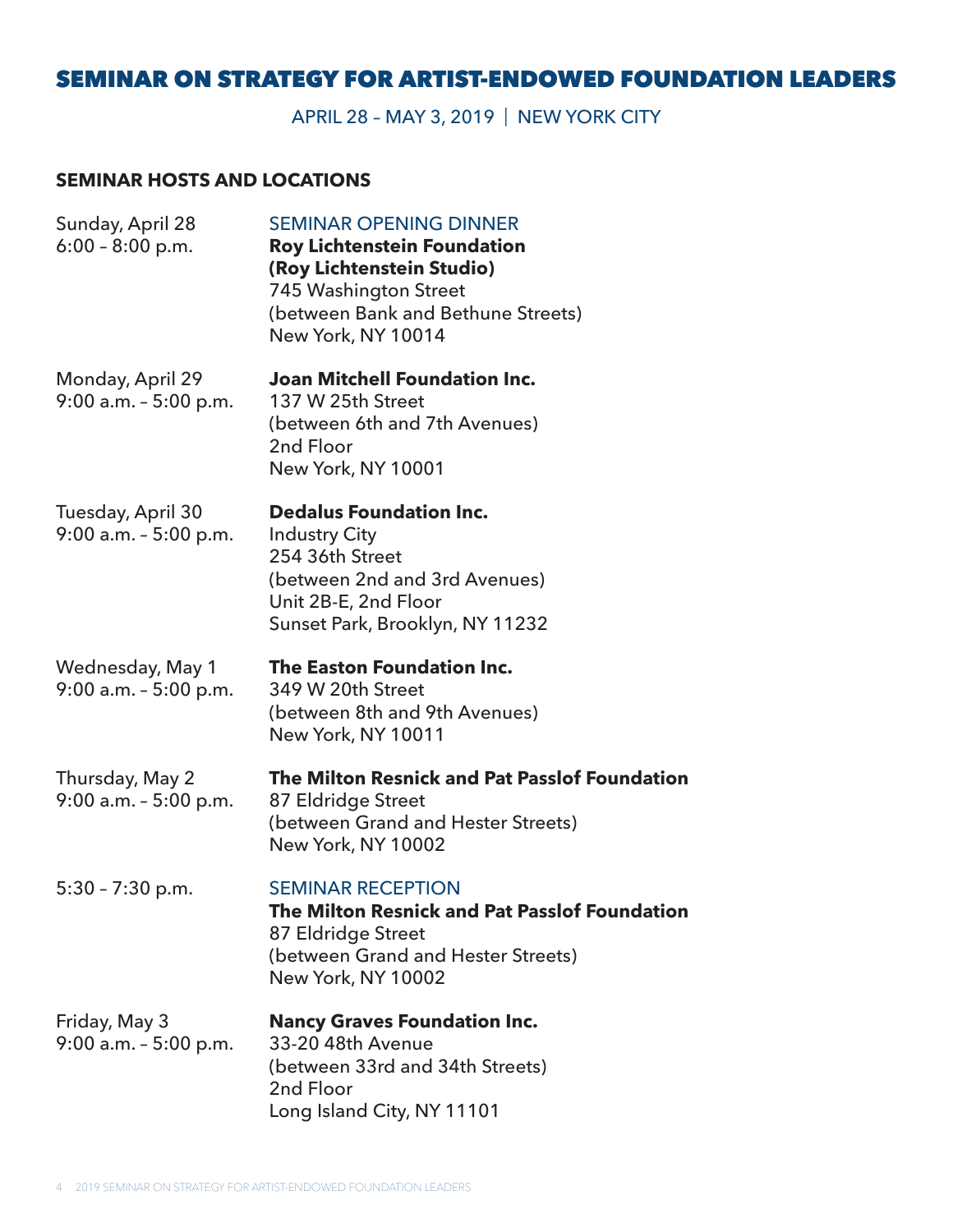### SEMINAR OVERVIEW

| Sunday, April 28<br>$6:00 - 8:00$ p.m.              | <b>SEMINAR OPENING DINNER</b><br><b>Roy Lichtenstein Foundation</b><br>(Roy Lichtenstein Studio)                                                                                                                                                                                        |  |
|-----------------------------------------------------|-----------------------------------------------------------------------------------------------------------------------------------------------------------------------------------------------------------------------------------------------------------------------------------------|--|
| <b>Monday, April 29</b><br>$9:00$ a.m. $-5:00$ p.m. | <b>Participant Check-in</b><br>Site Visit: Joan Mitchell Foundation Inc.<br><b>Seminar Opening Session</b><br>1. Legacy Stewardship and Artist-Endowed Foundations<br>Session 1.1 Foundation Basics<br>Session 1.2 Public Benefit and Legacy Stewardship<br>Session 1.3 Duty of Loyalty |  |
| Tuesday, April 30<br>$9:00$ a.m. - $5:00$ p.m.      | Site Visit: Dedalus Foundation Inc.<br>2. Organizational Viability<br>Session 2.1 Governance<br>Session 2.2 Post-Bequest: Starting Up or Reorganizing<br>Session 2.3 Art Market Strategy<br>Session 2.4 Financial Capacity                                                              |  |
| <b>Wednesday, May 1</b><br>$9:00$ a.m. $-5:00$ p.m. | Site Visit: The Easton Foundation Inc.<br>3. Cultural Asset Stewardship<br>Session 3.1 Art Collections<br>Session 3.2 Oeuvre Scholarship<br>Session 3.3 Archives<br>Session 3.4 Intellectual Property                                                                                   |  |
| Thursday, May 2<br>$9:00$ a.m. $-5:00$ p.m.         | Site Visit: The Milton Resnick and Pat Passlof Foundation<br>4. Philanthropic Impact<br>Session 4.1 Grantmaking<br>Session 4.2 Support to Individuals<br>Session 4.3 Museum Gifts and Charitable Sales<br>Session 4.4 Direct Charitable Activities: Education                           |  |
| $5:30 - 7:30$ p.m.                                  | <b>SEMINAR RECEPTION</b><br>The Milton Resnick and Pat Passlof Foundation                                                                                                                                                                                                               |  |
| Friday, May 3<br>9:00 a.m. - 5:00 p.m.              | <b>Site Visit: Nancy Graves Foundation Inc.</b><br><b>5. Foundation Operations</b><br>Session 5.1 Professional Advisors<br>Session 5.2 Risk Management<br>Session 5.3 Digital Strategy<br>Session 5.4 Foundation Planning<br><b>Seminar Closing Session</b>                             |  |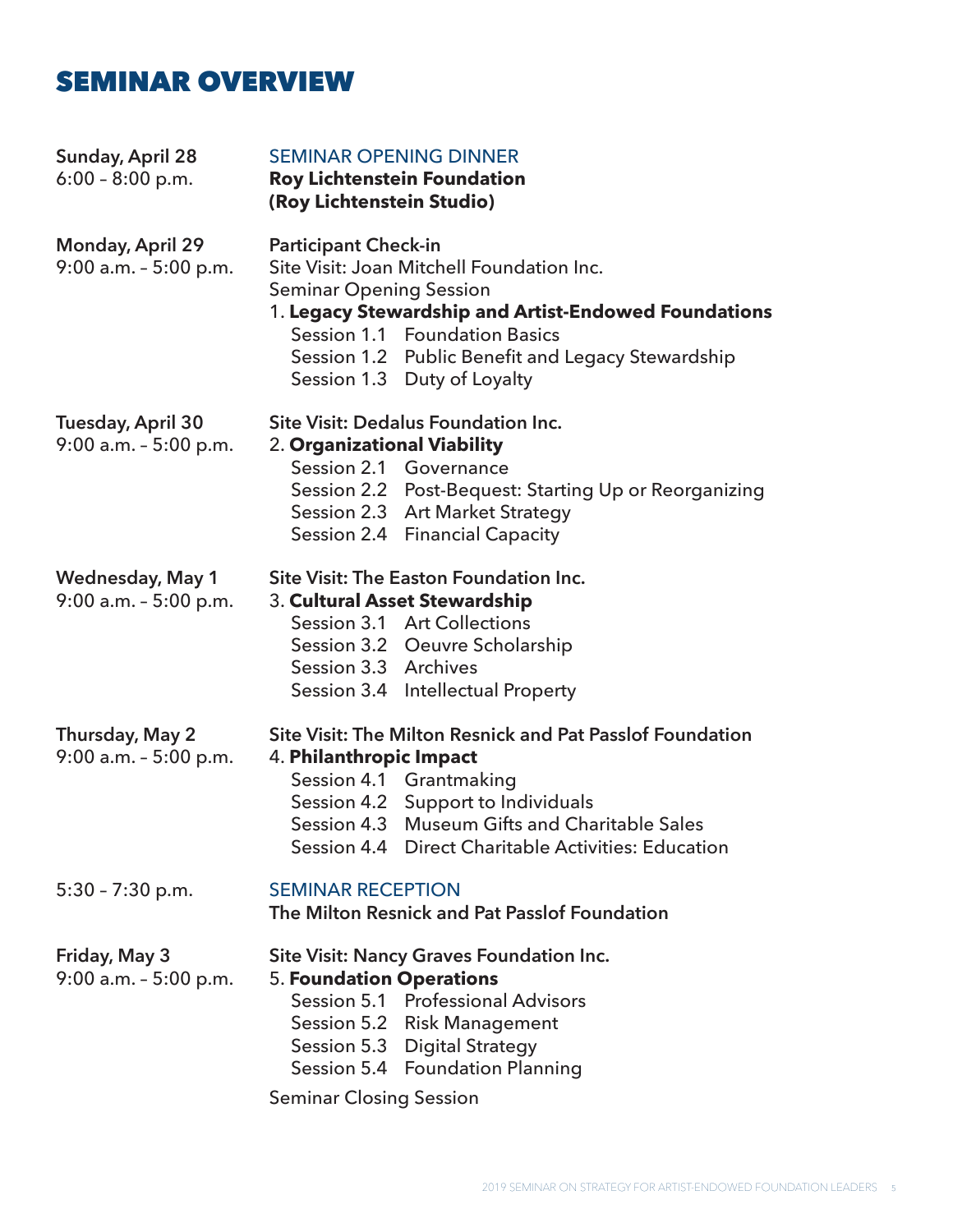|         | SEMINAR ON STRATEGY FOR ARTIST-ENDOWED FOUNDATION LEADERS<br>2019<br>ຕັ<br>Friday, May<br>$\mathbf I$ | Evening<br>Event<br>Discussion<br>30 min<br>4:30-5:00<br>Session 4<br>75 min<br>3:15-4:30<br>Session 3<br>75 min<br>2:00-3:15<br><b>Lunch Break</b><br><u>75 min</u><br>12:45-2:00<br>Session 2<br>75 min<br>11:30-12:45<br>Session 1<br>75 min<br>10:15-11:30<br>넘 들<br>Discussion<br>20 min<br>9:40-10:00 | <b>Seminar Opening Dinner</b><br><b>Roy Lichtenstein</b><br>Foundation<br>$6:00 - 8:00$ | Review<br>and Discuss<br>the Day<br>Duty of Loyalty<br>Public Benefit<br>Lunch in the<br>Neighborhood with<br>Seminar<br>Colleagues<br>Legacy Stewardship<br><b>Foundation Basics</b><br>Opening<br>Session<br>Discussion | <b>Review<br/>and Discuss</b><br>the Day<br><b>Financial Capacity</b><br>Art Market Strategy<br>Lunch in the<br>Neighborhood with<br>Colleagues<br>Seminar<br>Starting Up and<br>Reorganizing<br>Organizational<br>Viability<br>Governance<br>Discussion | Review<br>and Discuss<br>the day<br>Intellectual<br>Property<br>Archives<br>Neighborhood with<br>Lunch in the<br>Colleagues<br>Seminar<br>Oeuvre<br>Scholarship<br>Art Collections<br>Cultural Asset<br>Stewardship<br>Discussion | <b>Seminar Reception</b><br>The Milton Resnick and<br>Pat Passlof Foundation<br>$5:30 - 7:30$<br><b>Review<br/>and Discuss</b><br>the Day<br>Direct Charitable<br>Activities: Education<br>Museum Gifts and<br>Charitable Sales<br>Lunch in the<br>Neighborhood with<br>Seminar<br>Colleagues<br>Support to Individuals<br><b>Philanthropic Impact</b><br>Grantmaking<br>Discussion | Closing<br>Session<br>Review<br>and Discuss<br>the Day<br>Lunch on<br>Site with<br>Seminar<br>Colleagues<br><b>Foundation Operations</b><br>Discussion |
|---------|-------------------------------------------------------------------------------------------------------|-------------------------------------------------------------------------------------------------------------------------------------------------------------------------------------------------------------------------------------------------------------------------------------------------------------|-----------------------------------------------------------------------------------------|---------------------------------------------------------------------------------------------------------------------------------------------------------------------------------------------------------------------------|----------------------------------------------------------------------------------------------------------------------------------------------------------------------------------------------------------------------------------------------------------|-----------------------------------------------------------------------------------------------------------------------------------------------------------------------------------------------------------------------------------|-------------------------------------------------------------------------------------------------------------------------------------------------------------------------------------------------------------------------------------------------------------------------------------------------------------------------------------------------------------------------------------|--------------------------------------------------------------------------------------------------------------------------------------------------------|
| Sunday, | April 28                                                                                              | Site Visit<br>40 min<br>9:00-9:40                                                                                                                                                                                                                                                                           |                                                                                         | <b>Joan Mitchell</b><br>Foundation                                                                                                                                                                                        | <b>Dedalus</b><br>Foundation                                                                                                                                                                                                                             | The Easton<br>Foundation                                                                                                                                                                                                          | The Milton<br>Resnick and Pat<br>Passlof<br>Foundation                                                                                                                                                                                                                                                                                                                              | <b>Nancy Graves</b><br>Foundation                                                                                                                      |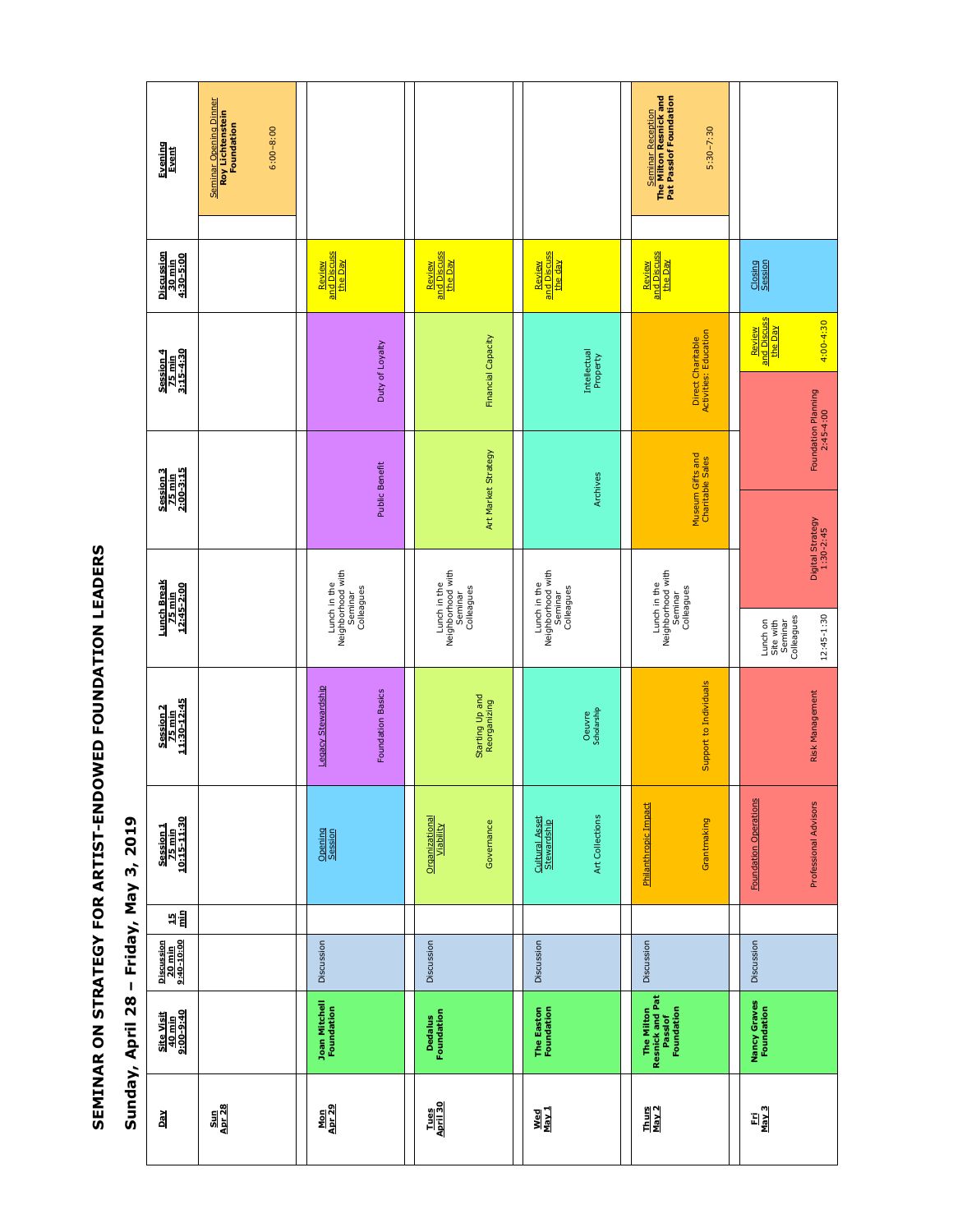### SEMINAR ON STRATEGY FOR ARTIST-ENDOWED FOUNDATION LEADERS

APRIL 28 – MAY 3, 2019 | NEW YORK CITY

#### **SUNDAY, APRIL 28**

#### 6:00 – **Seminar Event: Opening Dinner**

8:00 p.m. Roy Lichtenstein Foundation (Roy Lichtenstein Studio) *NB: Photography Not Permitted at This Site*

> Welcome: Jack Cowart Executive Director Roy Lichtenstein Foundation Ruth Fine Chair, Roy Lichtenstein Foundation Honorary Chair, AEFI Advisors

Christine J. Vincent Seminar Director

#### **MONDAY, APRIL 29** | **JOAN MITCHELL FOUNDATION INC.**

- 8:50 a.m. Participant Check-in
- 9:00 a.m. **Site Visit: Joan Mitchell Foundation Inc.** Christa Blatchford CEO Joan Mitchell Foundation Inc.
- 9:40 a.m. **Site Visit Discussion**
- 10:00 a.m. Break (15 minutes)
- 10:15 a.m. **Seminar Opening Session**

#### **Welcome and Introductions**

- Christine J. Vincent, Seminar Director
- Seminar Participants
- Exercise: Mapping the Cohort

#### **Overview of the Week**

- Seminar Philosophy and Goals
- Seminar Logistics and Practical Details

#### 11:30 a.m. **1. Legacy Stewardship and Artist-Endowed Foundations**

#### **Session 1.1 | Foundation Basics**

Query: *What is a private foundation, and what is its significance as a framework to steward an artist's creative and philanthropic legacy?*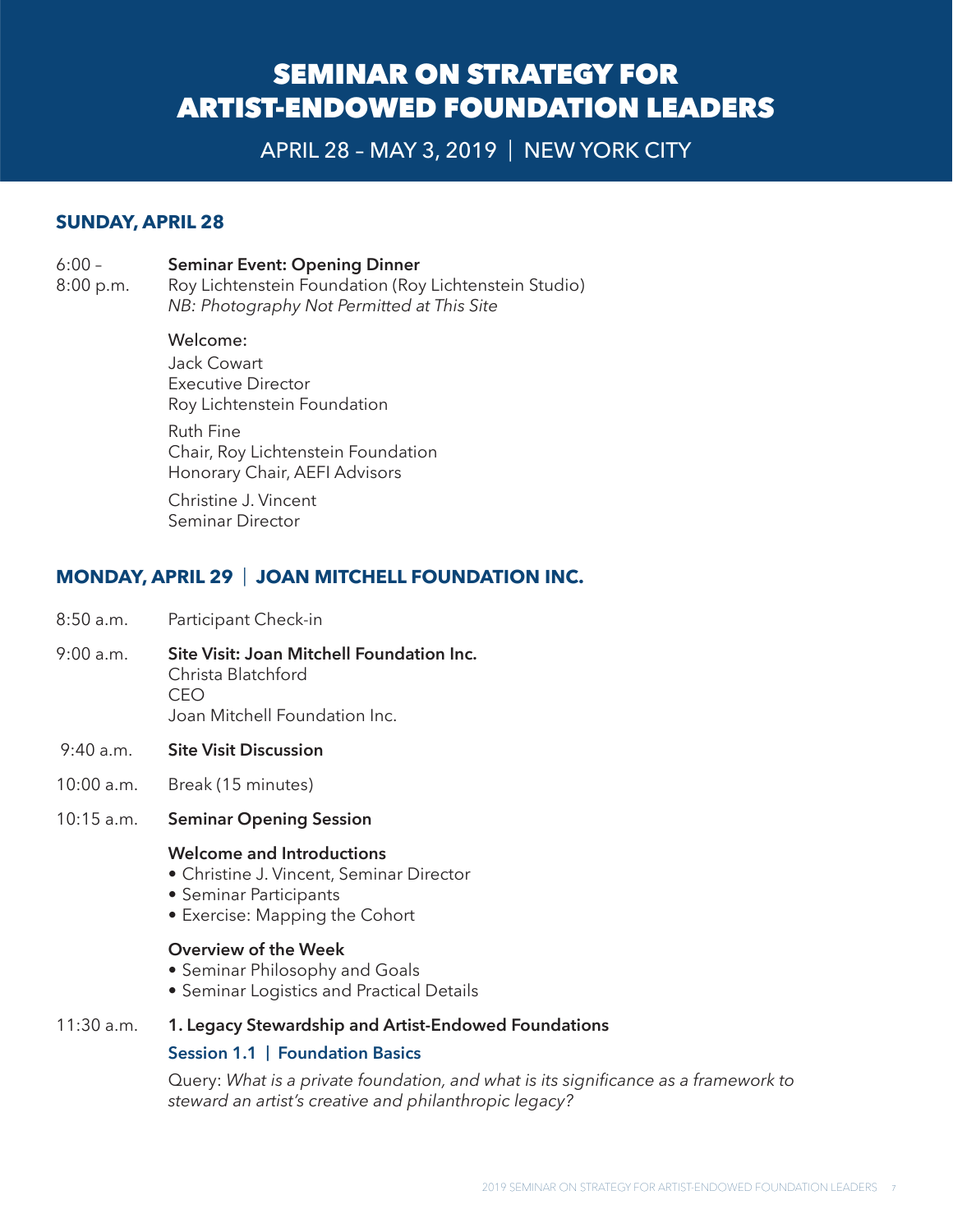#### **Readings**

- AEFI Chart: *Options for Posthumous Stewardship of Artists' Assets*
- Brooklyn Rail: *AEFs: Mapping the Field*
- Study Report Vol 2. Chapter 6. *Glossary of Terms in Practice*
- Study Report Vol 2. Chapter 9.3.1 *Creativity and Generosity: Considerations in Establishing an Artist-Endowed Foundation*
- IRS: *Compliance Guide for 501(c)(3) Private Foundations*

#### **Session Components**

- What are the Options for Posthumous Stewardship of Artists' Assets?
- What Is a Private Foundation?
- How Is a Private Foundation Created?
- What Are the Private Foundation Rules?
- Questions and Discussion
- Session Summary: Seminar Participants

#### **Session Leader**

Stephen K. Urice Professor of Law, University of Miami School of Law AEFI Advisor

12:45 p.m. Break for Lunch in the Neighborhood with Seminar Colleagues (75 minutes)

#### 2:00 p.m. **1. Legacy Stewardship and Artist-Endowed Foundations**

#### **Session 1.2 | Public Benefit and Legacy Stewardship**

Queries: *What does "legacy stewardship" mean to a foundation and to its artist(s)? What is public benefit? How can legacy stewardship produce public benefit?*

#### **Readings**

- Study Report Vol 2. Chapter 9.4.2 *The Public Benefit Requirement as a Practical Aid in Designing, Organizing, and Operating Artist-Endowed Foundations*
- AEFI Chart: *The Legacy Stewardship and Public Benefit Imperatives*
- AEFI Chart: *Charitable Purposes, Activities, Public Benefit, Charitable Class*

#### **Session Components**

- The Imperatives of Legacy Stewardship and Public Benefit
- Exercise: Legacy Stewardship and Public Benefit
- Detail: Public Benefit Versus Private Benefit
- Questions and Discussion
- Session Summary: Seminar Participants

#### **Session Faculty**

Stephen K. Urice Professor of Law, University of Miami School of Law AEFI Advisor

Christine J. Vincent Seminar Director

#### 3:15 p.m. **1. Legacy Stewardship and Artist-Endowed Foundations**

#### **Session 1.3 | Duty of Loyalty**

Query: *What is the Duty of Loyalty, and what is its impact with respect to forming, governing, and operating an artist-endowed foundation?*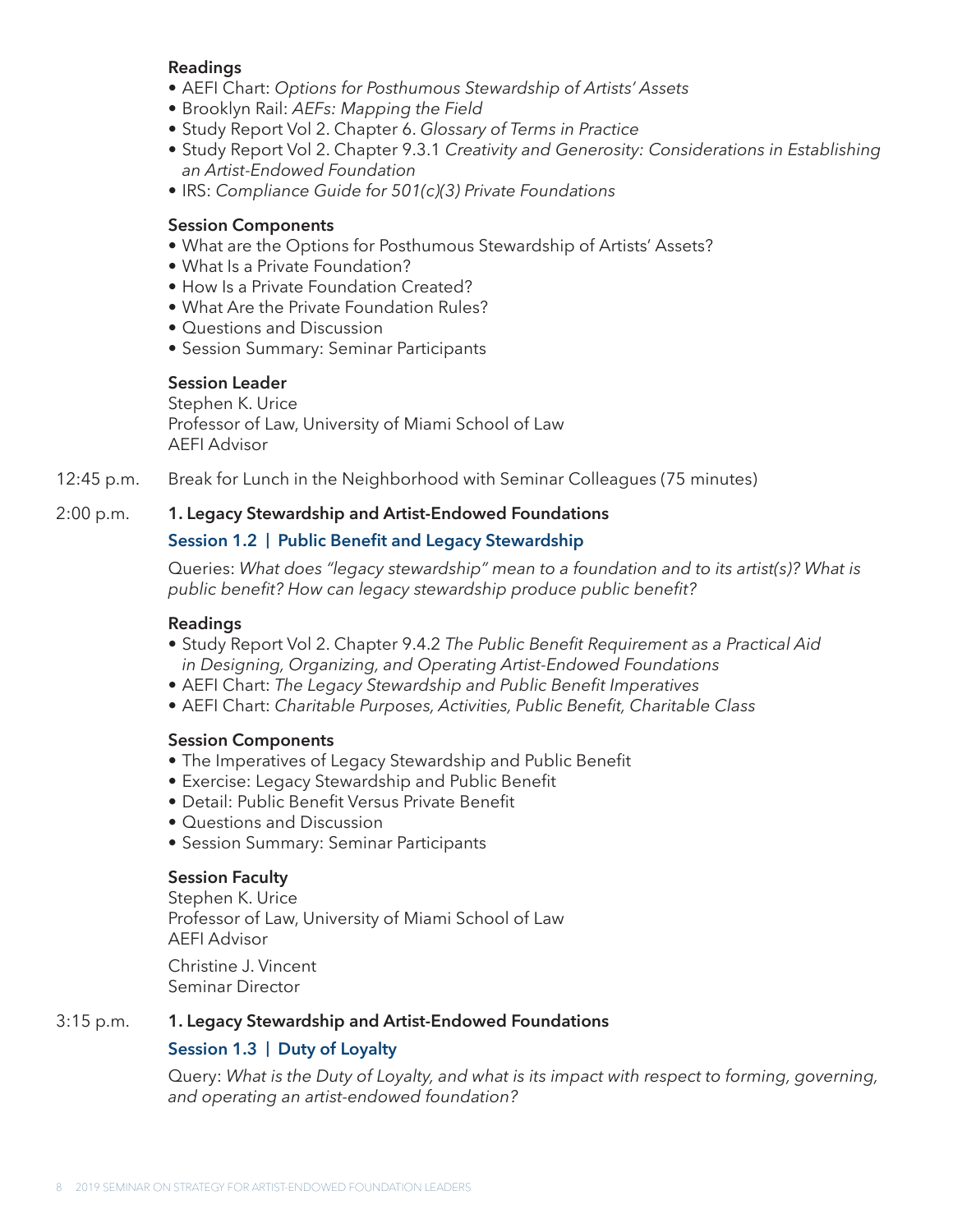#### **Readings**

- Study Report Vol 2. Chapter 9.4.1 *Federal and State Laws Regulating Conflict of Interest and Their Application to Artist-Endowed Foundations*
- IRS: *Compliance Guide for 501(c)(3) Private Foundations: Selection Private Benefit, Inurement, Self-Dealing*
- Study Report Vol 2. Chapter 7.2.3 *Conflict of Interest Policies and Practice*
- AEFI Chart: *AEF Disqualified Persons Chart*
- IRS EO CPE Text: *H. Private Benefit Under IRC 501(c)(3)*
- AEFI Chart: *Duty of Loyalty Risk and Guidance Chart*
- AEFI Chart: *Artist-Endowed Foundation Life Cycle*

#### **Session Components**

- The Fiduciary Duty of Loyalty
- Exercise: Disqualified Persons
- The Conflict of Interest Policy
- Duty of Loyalty Risk and Securing Qualified Guidance
- Duty of Loyalty Considerations: Impact on Foundation Life Cycle
- Questions and Discussion
- Session Summary: Seminar Participants

#### **Session Faculty**

Stephen K. Urice Professor of Law, University of Miami School of Law AEFI Advisor

Christine J. Vincent Seminar Director

#### 4:30 p.m. **Reflections on the Day: Review and Discuss**

5:00 p.m. Close of Day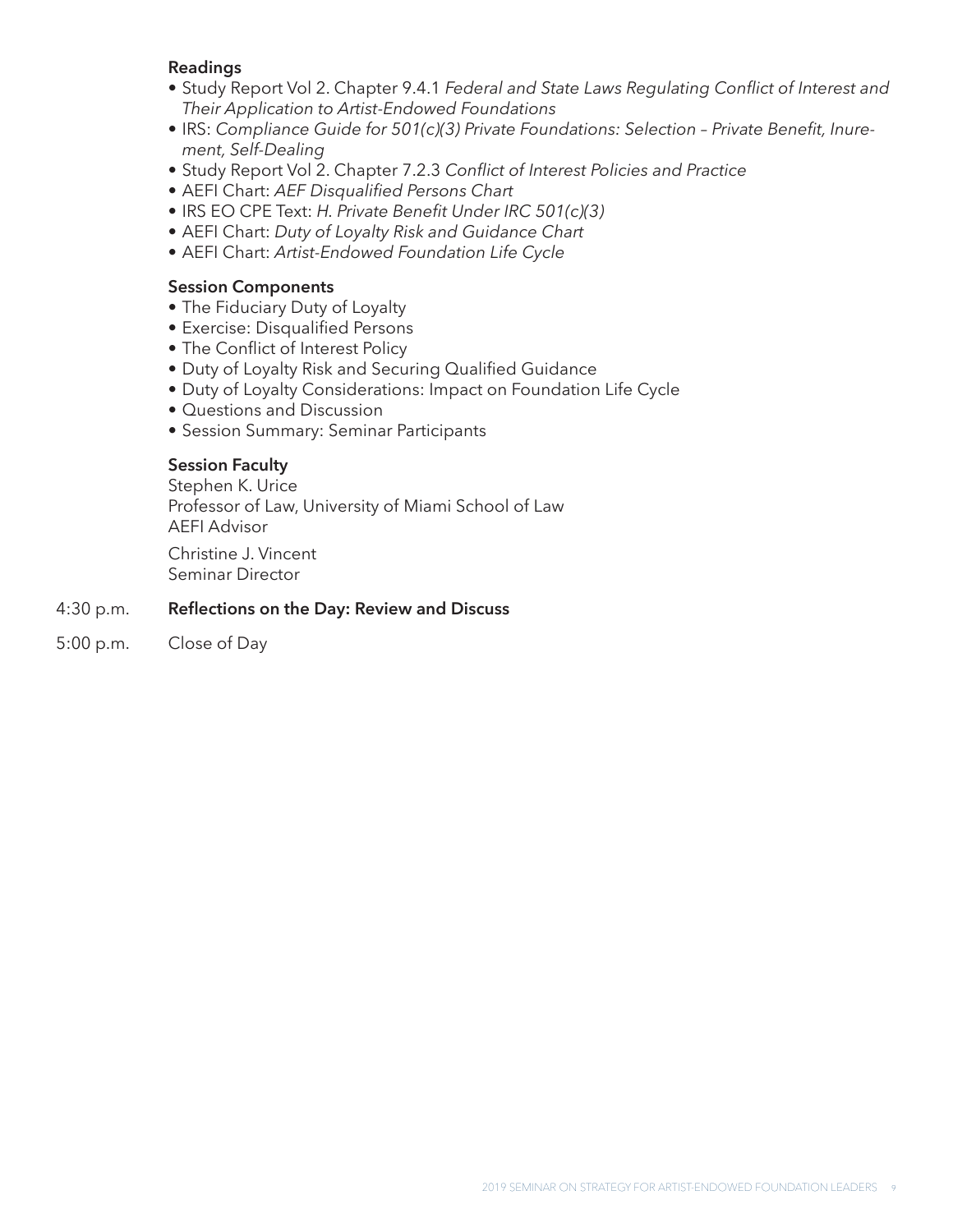#### **TUESDAY, APRIL 30** | **DEDALUS FOUNDATION INC.**

#### 9:00 a.m. **Site Visit: Dedalus Foundation Inc.**

Katy Rogers Programs Director, Vice President and Secretary Dedalus Foundation Inc.

- 9:40 a.m. **Site Visit Discussion**
- 10:00 a.m. Break (15 minutes)

#### 10:15 a.m. **2. Organizational Viability**

#### **Session 2.1 | Governance**

Query: *How can a governing body be developed to ensure that the foundation's legacy stewardship and public benefit imperatives are realized, and the duty of loyalty upheld?*

#### **Readings**

- Council on Foundations: *Compliance Checklist for Private Foundations*
- Binney: *Board Governance Basics*
- Board Source: *Board Responsibilities/Structure FAQs*
- Independent Sector: *Principles for Good Governance and Ethical Practice*
- AEFI Chart: *AEF Board Capacities Chart*

#### **Session Components**

- Recap: Private Foundation Rules
- The Role of Governance in Public Benefit and Legacy Stewardship
- Nonprofit Governance Basics: Board Roles and Structure
- Questions and Discussion
- Exercise: Board Capacities Assessment
- Questions and Discussion
- Session Summary: Seminar Participants

#### **Session Faculty**

Jennifer Dowley, Moderator Former President, Berkshire Taconic Community Foundation AEFI Advisor

Christine J. Vincent Seminar Director

Gayle Binney Adjunct Associate Professor Robert F. Wagner Graduate School of Public Service, New York University

#### 11:30 a.m. **2. Organizational Viability**

#### **Session 2.2 | Post-Bequest: Starting-Up or Reorganizing**

Query: *What factors inform a foundation's post-bequest start-up or reorganization?*

#### **Readings**

- Study Report Vol 2. Chapter 9.3.1 *Creativity and Generosity: Considerations in Establishing an Artist-Endowed Foundation*
- Study Report Vol 2. Chapter 7.1.1. *Motivations and Challenges in Foundation Formation and Chapter 7.1.2 Considerations in Foundation Formation*
- ABA: *Guidelines for Executors and Trustees*
- AEFI Chart: *Post-Bequest Transition from Private to Charitable Ownership*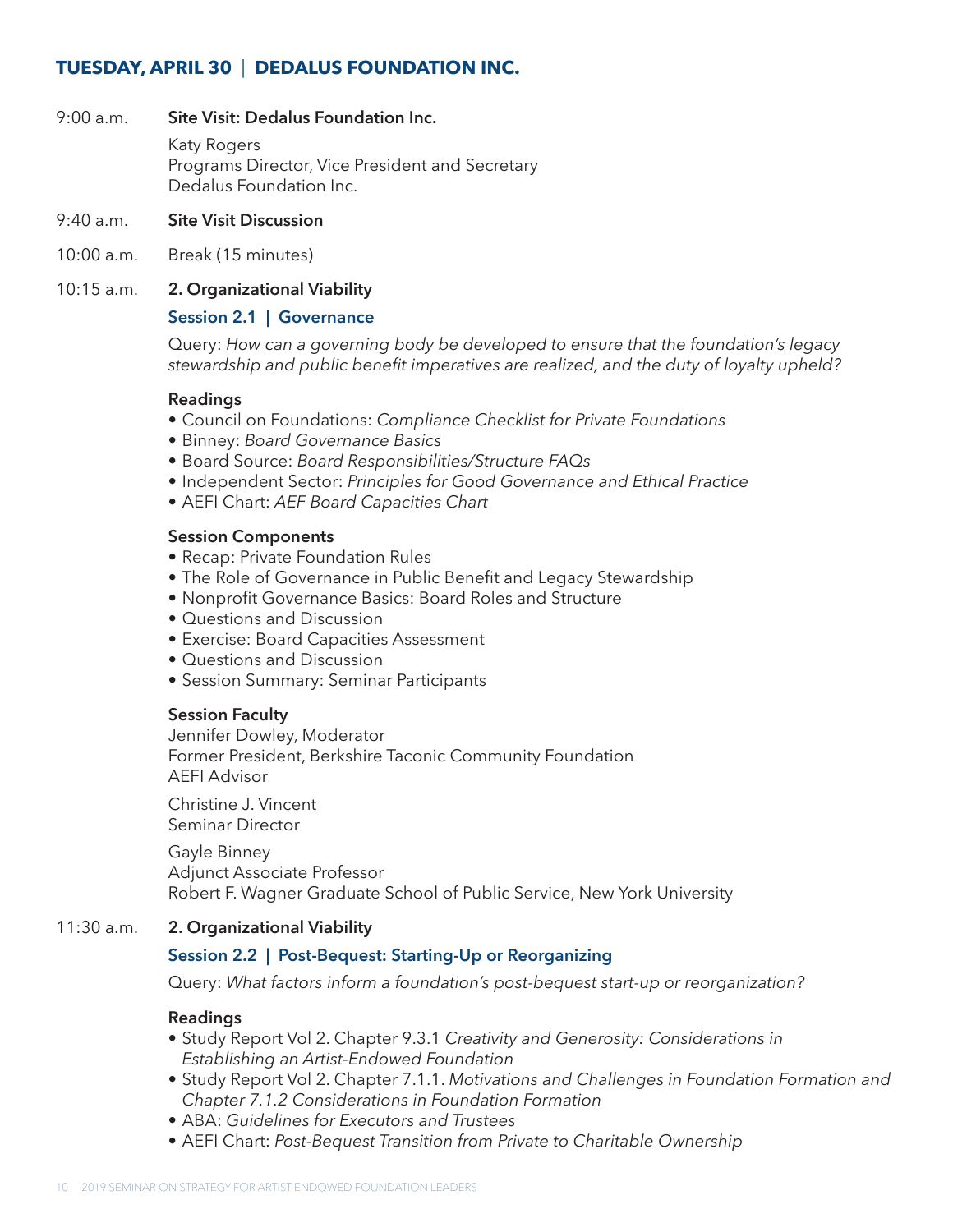#### **Session Components**

- The Process of Estate Administration
- Questions
- Receipt of the Bequest: A Transformative Event
- Exercise: Transition from Artists' Studio/Family Collection to Foundation
- Leadership Insights: o Reorganizing Post-Bequest – Mike Kelley Foundation for the Arts o Starting Up New, Post-Bequest – Adolph & Esther Gottlieb Foundation
- Questions and Discussion
- Session Summary: Seminar Participants

#### **Session Faculty**

Jennifer Dowley, Moderator Former President, Berkshire Taconic Community Foundation AEFI Advisor

Andrew S. Auchincloss Chair, Trusts, Estates & Surrogate's Court Committee New York City Bar Association

Christine J. Vincent Seminar Director

Sanford Hirsch Executive Director Adolph & Esther Gottlieb Foundation

Mary Clare Stevens Executive Director Mike Kelley Foundation for the Arts

12:45 p.m. Break for Lunch in the Neighborhood with Seminar Colleagues (75 minutes)

#### 2:00 p.m. **2. Organizational Viability**

#### **Session 2.3 | Art Market Strategy**

Query: *What are a foundation's effective practices in generating income from art sales?*

#### **Readings**

- Study Report Vol 2. Chapter 7.2.1 *Considerations in Sustaining Artist-Endowed Foundations: Economic Models*
- Study Report Vol 2. Chapter 9.5.4 *Art Sales by Charitable Organizations: A Summary of Rulings*
- The Legal Canvas: *Selling Privately in a Down Market*
- Artnet News: *Art Law on Consigning Art*

#### **Session Components**

- Art Sales and Artist-Endowed Foundations
- The Duty of Care and Consignment Art Sales by Foundations
- Questions
- Considerations in Setting Art Market Strategy
- Questions
- Leadership Insights: o Deciding What to Sell, and When and How to Sell It – Adolph & Esther Gottlieb Foundation
- Questions and Discussion
- Session Summary: Seminar Participants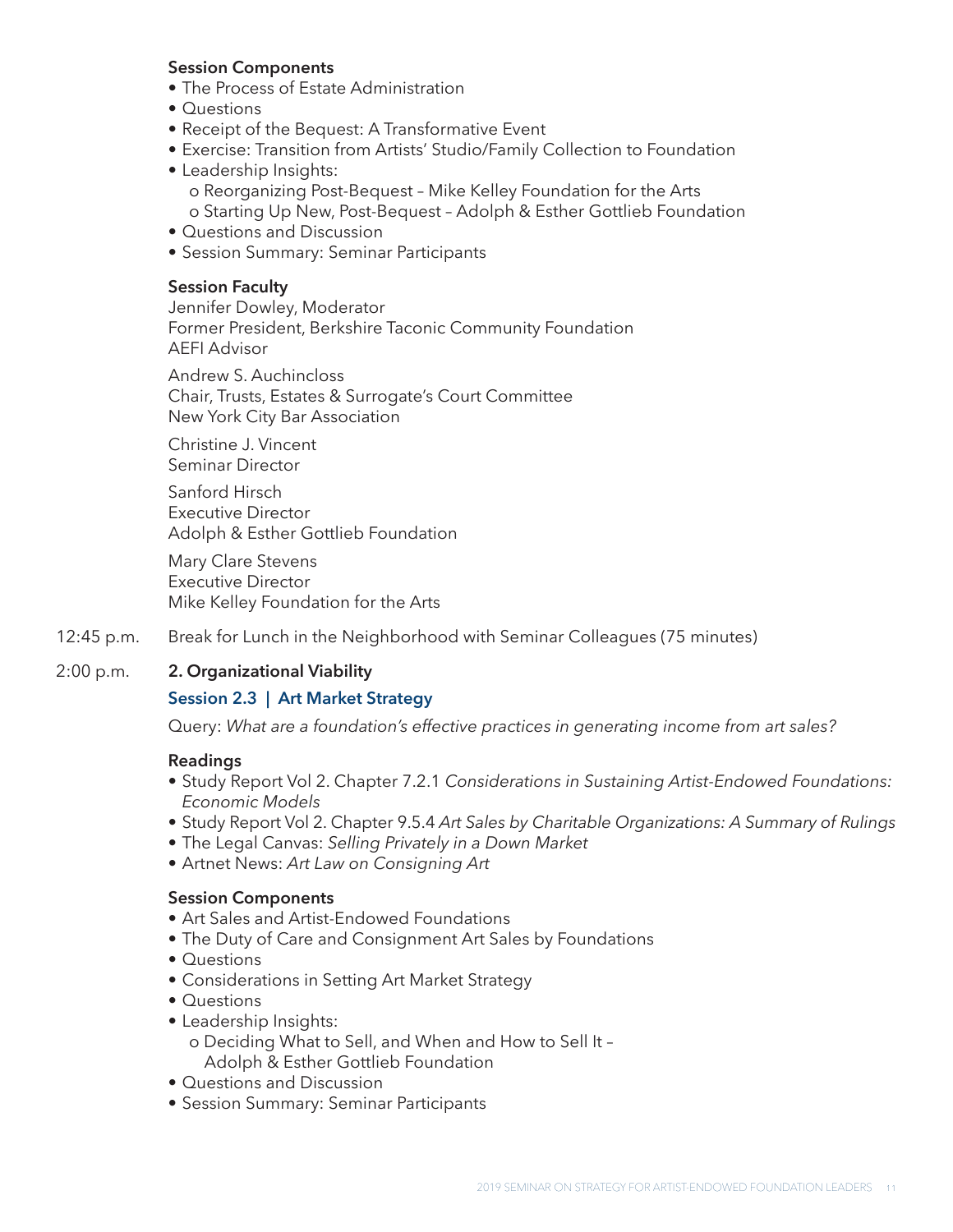#### **Session Faculty**

Christine J. Vincent, Moderator Seminar Director

Steven R. Schindler Chair, Art Law Committee New York City Bar Association

Megan Fox Kelly President Association of Professional Art Advisors

Sanford Hirsch Executive Director Adolph and Esther Gottlieb Foundation

#### 3:15 p.m. **2. Organizational Viability**

#### **Session 2.4 | Financial Capacity**

Query: *How can a foundation build the financial capacity to realize its charitable mission?*

#### **Readings**

- Study Report Vol 2. Chapter 7.2.1 *Considerations in Sustaining AEFs: Economic Models*
- Nonprofit Finance Fund: *Overview of Loans and Financial Services*
- Nonprofit Assistance Fund: *Nonprofit Business Models: Balance Sheet Guide*
- U.S. Trust: *Addressing Risk from the Client's Perspective: A More Insightful Approach to Managing Nonprofit Organizations' Investments*
- NYS Attorney General Charities Bureau: *A Practical Guide to the New York Prudent Management of Institutional Funds Act (NYPMIFA)*

#### **Session Components**

- Economic Models of Artist-Endowed Foundations
- Nonprofit Business Models and Options for Liquidity
- Questions
- Working With an Investment Advisor to Build a Foundation's Financial Capacity
- Questions
- Leadership Insights:

o Building an Endowment from Art Sales – Joan Mitchell Foundation Inc.

- Questions and Discussion
- Session Summary: Seminar Participants

#### **Session Faculty**

Jennifer Dowley, Moderator Former President, Berkshire Taconic Community Foundation AEFI Advisor

Christine J. Vincent Seminar Director

Sandi Clement McKinley Vice President of Advisory Services Nonprofit Finance Fund

William Jarvis Managing Director Market Strategy & Delivery Bank of America Private Bank (AEFI Lead Underwriter)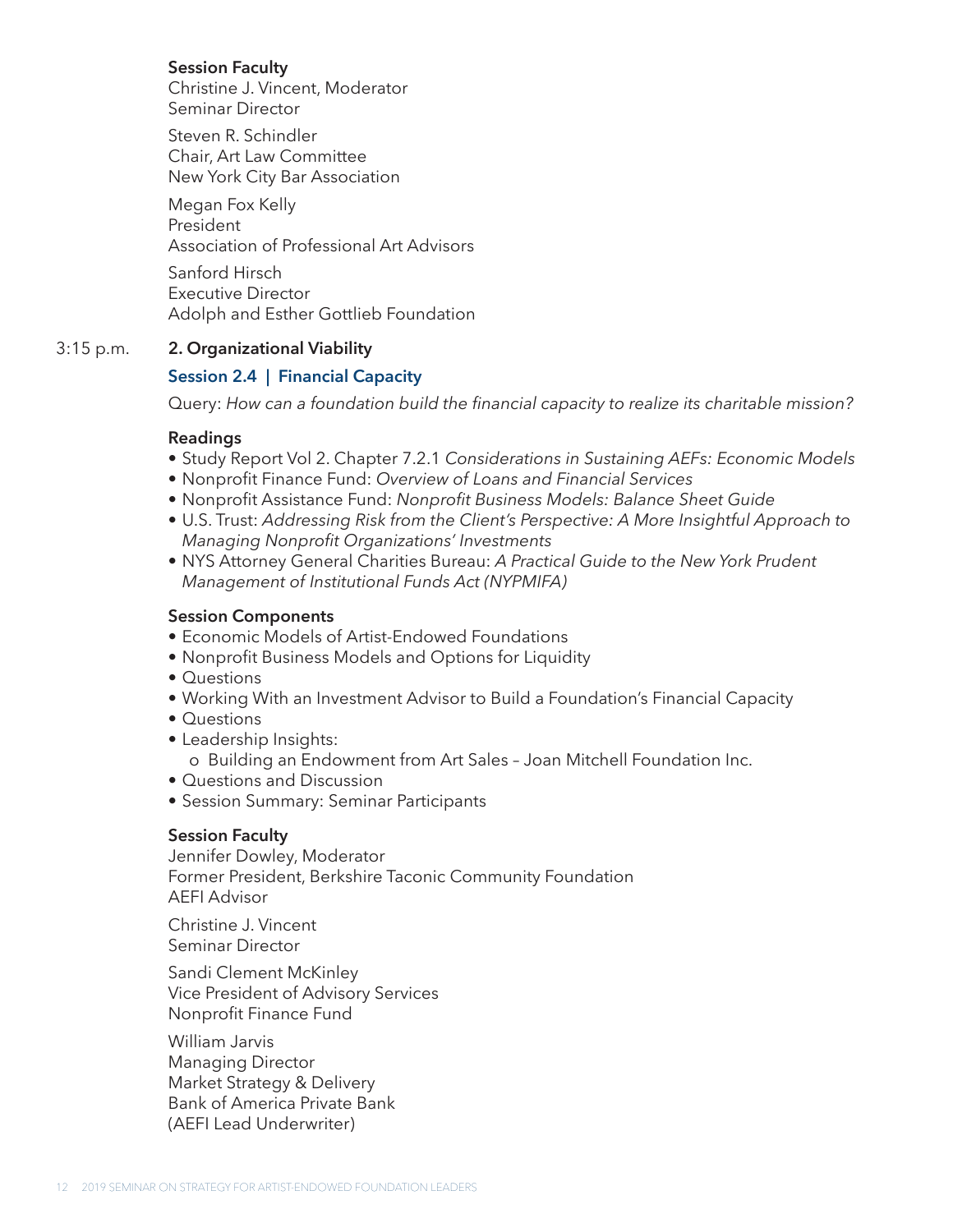Sandy S. Lee Board Member, Treasurer Joan Mitchell Foundation Inc.

#### 4:30 p.m. **Reflections on the Day: Review and Discuss**

5:00 p.m. Close of Day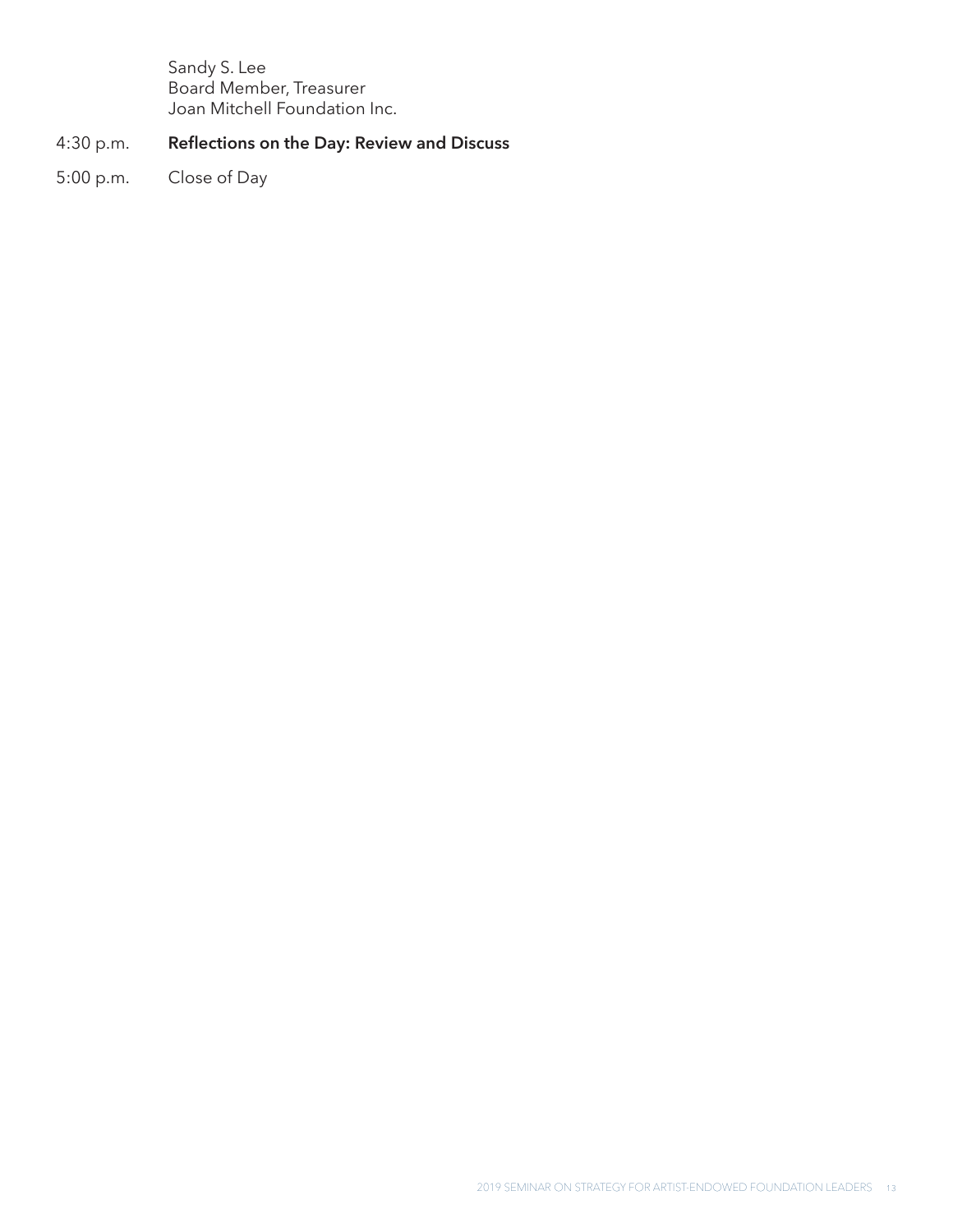#### **WEDNESDAY, MAY 1** | **THE EASTON FOUNDATION INC.**

#### 9:00 a.m. **Site Visit: The Easton Foundation Inc.**

*NB: Photography Not Permitted at This Site*

Jerry Gorovoy President The Easton Foundation Inc.

Maggie V. Wright Archivist, Louise Bourgeois Archive The Easton Foundation Inc.

#### 9:40 a.m. **Site Visit Discussion**

10:00 a.m. Break (15 minutes)

#### 10:15 a.m. **3. Cultural Asset Stewardship**

#### **Session 3.1 | Art Collections**

Query: *How can a foundation optimize the public benefit of its art collections and fulfill its legacy stewardship imperative?*

#### **Readings**

- Study Report Vol 2. Chapter 8.2.2 *Considerations in Planning and Conducting Direct Charitable Activities: Art Collections*
- Study Report Vol 2. Chapter 9.5.3 *Toward a Public Library of American Culture: Reflections on the Centrality of Art and Importance of Access in Artist-Endowed Foundations*
- UOVO: *Effective Practice in Collections Storage and Management for Artist-Endowed Foundations*

#### **Session Components**

- Observations on Challenges in Initiating Collection Stewardship
- Questions
- Leadership Insights on Collection Stewardship:
	- o Broadening Public Knowledge About an Artist Esteemed Primarily in Select Circles The Hedda Sterne Foundation Inc.
	- o Increasing Access to and Stimulating New Perspectives on a Site-Specific Installation The 500 Capp Street Foundation | The David Ireland House
	- o Sustaining Awareness of and Engagement with a Multi-Genre Oeuvre Mike Kelley Foundation for the Arts
- Questions and Discussion
- Session Summary: Seminar Participants

#### **Session Faculty**

Bruce Altshuler, Moderator Director, Program in Museum Studies New York University

Amber Bonadio Vice President of Operations, UOVO (AEFI Lead Underwriter)

Shaina Larrivee Executive Director The Hedda Sterne Foundation Inc.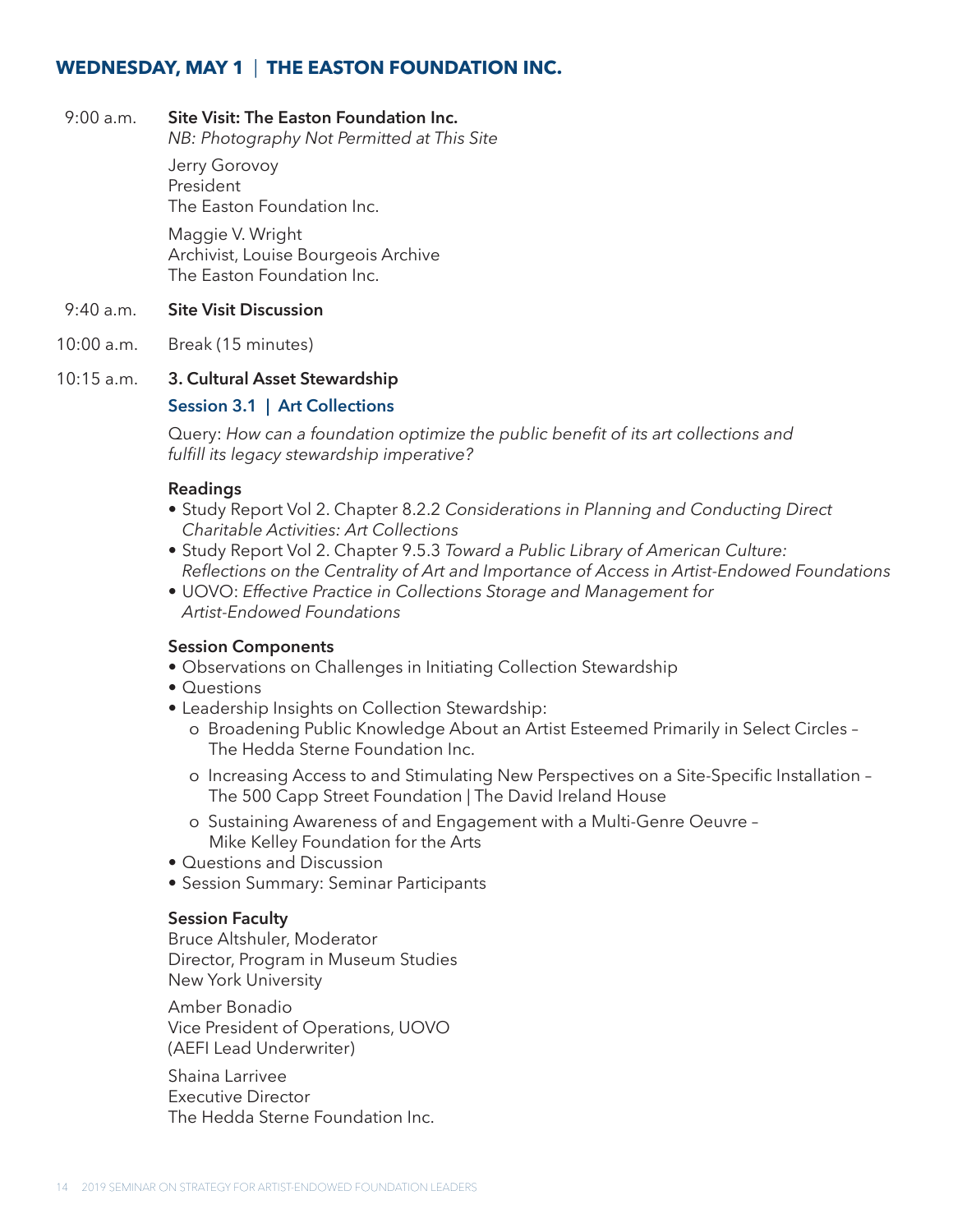Cait Molloy Director The 500 Capp Street Foundation Mary Clare Stevens Executive Director

Mike Kelley Foundation for the Arts

#### 11:30 a.m. **3. Cultural Asset Stewardship**

#### **Session 3.2 | Oeuvre Scholarship**

Query: *What considerations inform a foundation's involvement in and approach to oeuvre scholarship?* 

#### **Readings**

- Study Report Vol 2. Chapter 8.2.4 *Oeuvres: Catalogues Raisonnés*
- College Art Association: *Standards & Guidelines: Authentications and Attributions*
- Catalogue Raisonné Scholars Association: *Guidelines for Issuing Scholarly Opinions About Authenticity*
- UFL Proctor Oral History Program: *Eight Basic Steps in Conducting Oral Histories*
- Voices in Contemporary Art/VoCA: *Why Not Ask the Artist?*

#### **Session Components**

- Oeuvre Scholarship: Catalogues Raisonnés, Oral Histories, Conservation Research
- Leadership Insights on Oeuvre Scholarship:
	- o Catalogues Raisonnés: Current Practices Dedalus Foundation Inc. and Catalogue Raisonné Scholars Association
	- o Observations on Art Authentication: Evolution in Practice
	- o Oral History Helen Frankenthaler Foundation Inc.
	- o Conservation Research Voices in Contemporary Art/VoCA
- Questions and Discussion
- Session Summary: Seminar Participants

#### **Session Faculty**

Bruce Altshuler, Moderator Director, Program in Museum Studies New York University

Katy Rogers, Programs Director, Vice President and Secretary Director, Robert Motherwell Catalogue Raisonné Project Dedalus Foundation Inc. President, Catalogue Raisonné Scholars Association

Avis Berman Director, Helen Frankenthaler Oral History Project Helen Frankenthaler Foundation Inc.

Lauren Shadford Executive Director Voices in Contemporary Art/VoCA

12:45 p.m. Break for Lunch in the Neighborhood with Seminar Colleagues (75 minutes)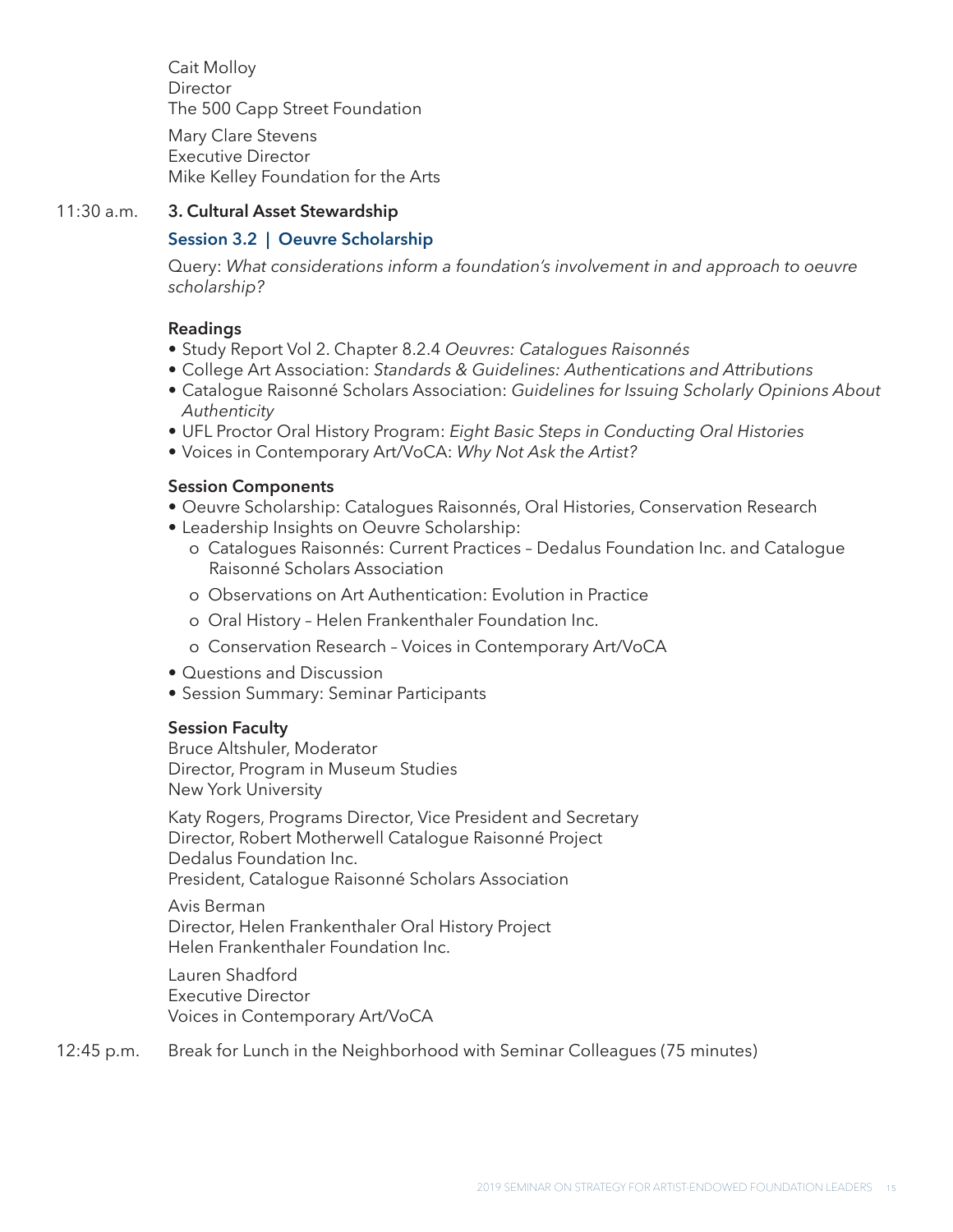#### 2:00 p.m. **3. Cultural Asset Stewardship**

#### **Session 3.3 | Archives**

Query: *What are a foundation's responsibilities in archive ownership, and how can an archive's public benefit be optimized?*

#### **Readings**

- Study Report Vol 2. Chapter 8.2.1 *Considerations in Planning and Conducting Direct Charitable Activities: Archives*
- Study Report Vol 2. Chapter 9.6.3 *Artist-Endowed Foundations Stewarding Artists' Archives and Libraries: The Importance of Standards and Access*
- Society of American Archivists: *Statement of Values and Code of Ethics*

#### **Session Components**

- Importance of Access in Stewardship of Archives
- Leadership Insights:
	- o Supporting Access During Archive Processing Joan Mitchell Foundation Inc.
	- o Mobilizing an Archive to Optimize Engagement Richard Pousette-Dart Foundation
	- o Placing an Archive to Ensure Sustained Access Roy Lichtenstein Foundation
- Questions and Discussion
- Session Summary: Seminar Participants

#### **Session Faculty**

Farris Wahbeh, Moderator Benjamin and Irma Weiss Director of Research Resources Whitney Museum of American Art

Christine J. Vincent Seminar Director

Laura Morris Director of Archives and Research Joan Mitchell Foundation Inc.

Charles Duncan Executive Director Richard Pousette-Dart Foundation

Justin Brancato Head of Archives and Associate Director, Roy Lichtenstein Study Center Project Roy Lichtenstein Foundation

#### 3:15 p.m. **3. Cultural Asset Stewardship**

#### **Session 3.4 | Intellectual Property**

Query: *How can a foundation optimize the public benefit of its IP holdings and deploy them to fulfill its legacy stewardship imperative?*

#### **Readings**

- Study Report Vol 2. Chapter 8.2.3 Copyrights and Intellectual Property
- College Art Association: Code of Best Practice in Fair Use for the Visual Arts
- AEFI Chart: Intellectual Property Strategy

#### **Session Components**

- Varied Ways Foundations Utilize Their IP
- For the Purposes of Artist-Endowed Foundations, What Is IP?
- Questions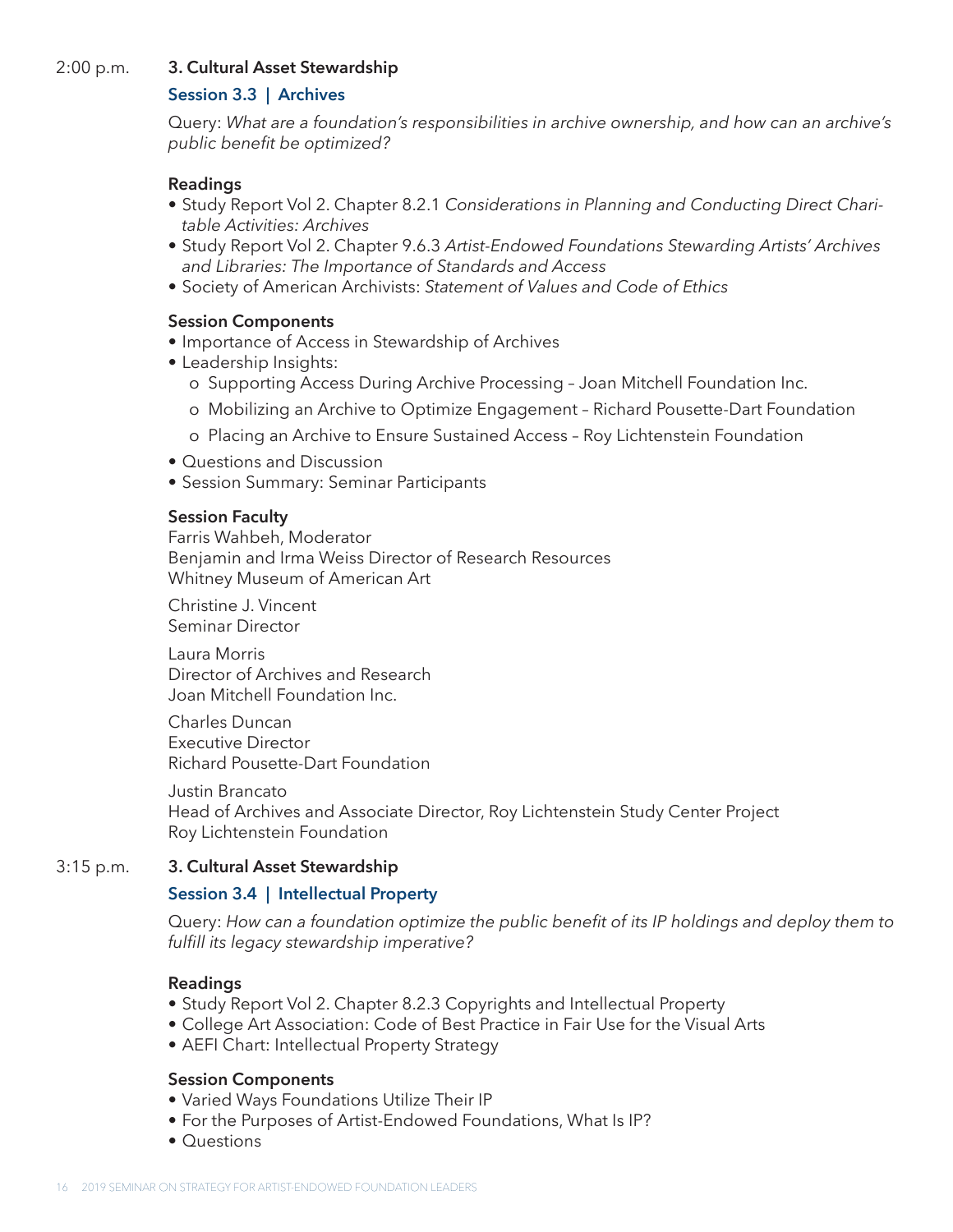- And What Is Fair Use?
- Questions
- Leadership Insights on Stewarding IP for Charitable and Fiduciary Purposes o The Andy Warhol Foundation for the Visual Arts Inc.

o The Isamu Noguchi Foundation and Garden Museum

- Questions and Discussion
- Session Summary: Seminar Participants

#### **Session Faculty**

Christine J. Vincent, Moderator Seminar Director

Richard Dannay Member, Legal Advisory Committee College Art Association Fair Use Project

Michael Dayton Hermann Director of Licensing The Andy Warhol Foundation for the Visual Arts Inc.

Brett Littman **Director** The Isamu Noguchi Foundation and Garden Museum

#### 4:30 p.m. **Reflections on the Day: Review and Discuss**

5:00 p.m. Close of Day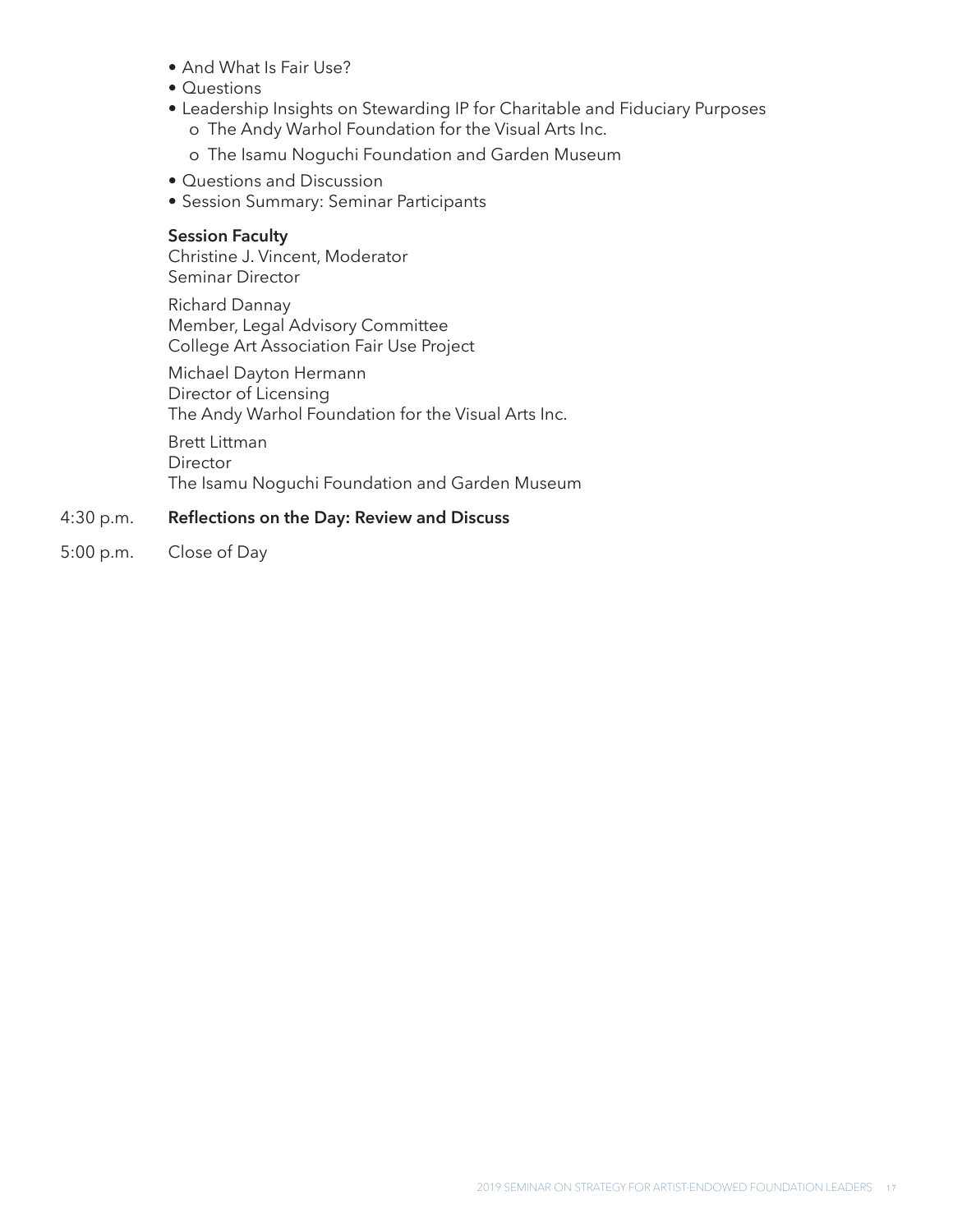#### **THURSDAY, MAY 2** | **THE MILTON RESNICK AND PAT PASSLOF FOUNDATION**

#### 9:00 a.m. **Site Visit: The Milton Resnick and Pat Passlof Foundation**

Susan Reynolds **Director** The Milton Resnick and Pat Passlof Foundation

#### 9:40 a.m. **Site Visit Discussion**

10:00 a.m. Break (15 minutes)

#### 10:15 a.m. **4. Philanthropic Impact**

#### **Session 4.1 | Grantmaking**

Query: *How does a foundation determine the goals and structure of its grantmaking program?*

#### **Readings**

- Study Report Vol 2. Chapter 8.1.2 *Considerations in Planning and Conducting Grantmaking: Making Grants to Organizations*
- Study Report Vol 2. Chapter 9.5.1 *Artist-Endowed Foundations: Meaningful Philanthropic Opportunities in the Arts and Culture*

#### **Session Components**

- The Variety of Philanthropic Interests Among Foundations
- Leadership Insights:
	- o Conducting a Small Grant Program Lenore Tawney Foundation
	- o Starting a New Grant Program Mike Kelley Foundation for the Arts
	- o Expanding a Grant Program's Reach via Partnerships The Andy Warhol Foundation for the Visual Arts Inc.
- Questions and Discussion
- Session Summary: Seminar Participants

#### **Session Faculty**

Alberta Arthurs, Moderator Former Director of Arts and Humanities Rockefeller Foundation, AEFI Advisor

Kathleen Mangan Executive Director Lenore Tawney Foundation

Mary Clare Stevens Executive Director Mike Kelley Foundation for the Arts

Rachel Bers Program Director The Andy Warhol Foundation for the Visual Arts Inc.

#### 11:30 a.m. **4. Philanthropic Impact**

#### **Session 4.2 | Support to Individuals**

Query: *What are a foundation's aims and options in supporting individuals?*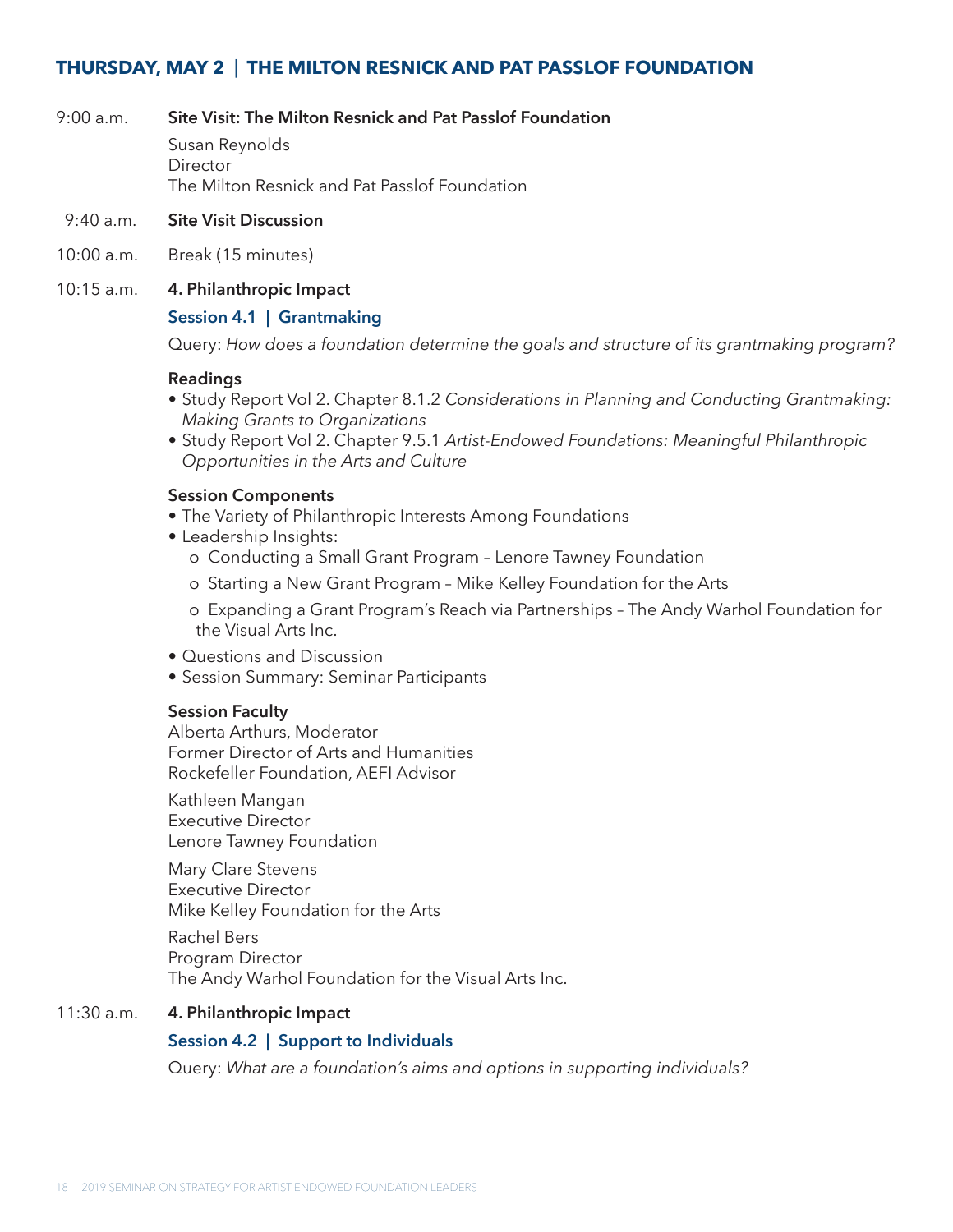#### **Readings**

- Study Report Vol 2. Chapter 8.1.1 *Considerations in Planning and Conducting Grantmaking: Making Grants to Individuals*
- Alliance of Artists Communities: Best Practices at a Glance Artist Residence Selection

#### **Session Components**

- Varied Approaches to Individual Support; Legal Requirements for Grants to Individuals
- Leadership Insights:
	- o Support to Artists for a Specific Purpose Ellis-Beauregard Foundation
	- o Support to Art Journalists for Prior Achievement The Dorothea and Leo Rabkin Foundation
	- o Residency Fellowships for Artists and Art Professionals Surf Point Foundation
	- o Professional Development Support to Artists Joan Mitchell Foundation Inc.
- Questions and Discussion
- Session Summary: Seminar Participants

#### **Session Faculty**

Alberta Arthurs, Moderator Former Director of Arts and Humanities Rockefeller Foundation, AEFI Advisor

Donna McNeil Executive Director Ellis-Beauregard Foundation

Susan Larsen Executive Director The Dorothea and Leo Rabkin Foundation

Yael Reinharz Executive Director Surf Point Foundation

Kay Takeda Senior Director of Artist Programs Joan Mitchell Foundation Inc.

12:45 p.m. Break for Lunch in the Neighborhood with Seminar Colleagues (75 minutes)

#### 2:00 p.m. **4. Philanthropic Impact**

#### **Session 4.3 | Museum Gifts and Charitable Sales**

Query: *What are a foundation's goals and options for museum gifts and charitable sales of artworks and archives?*

#### **Readings**

- Study Report Vol 2. Chapter 8.1.3 Considerations in Planning and Conducting Grantmaking: Making Grants with Artworks
- Study Report Vol 2. Chapter 7.3 Considerations in Terminating Artist-Endowed Foundations

#### **Session Components**

- Foundation Involvement in Museum Gifts and Charitable Sales
- Leadership Insights:
	- o Placing a Collection Lenore Tawney Foundation
	- o Building Multiple Public Collections The Irving Penn Foundation
	- o Making Multiple Gifts for Foundation Termination Emilio Sanchez Foundation
- Questions and Discussion
- Session Summary: Seminar Participants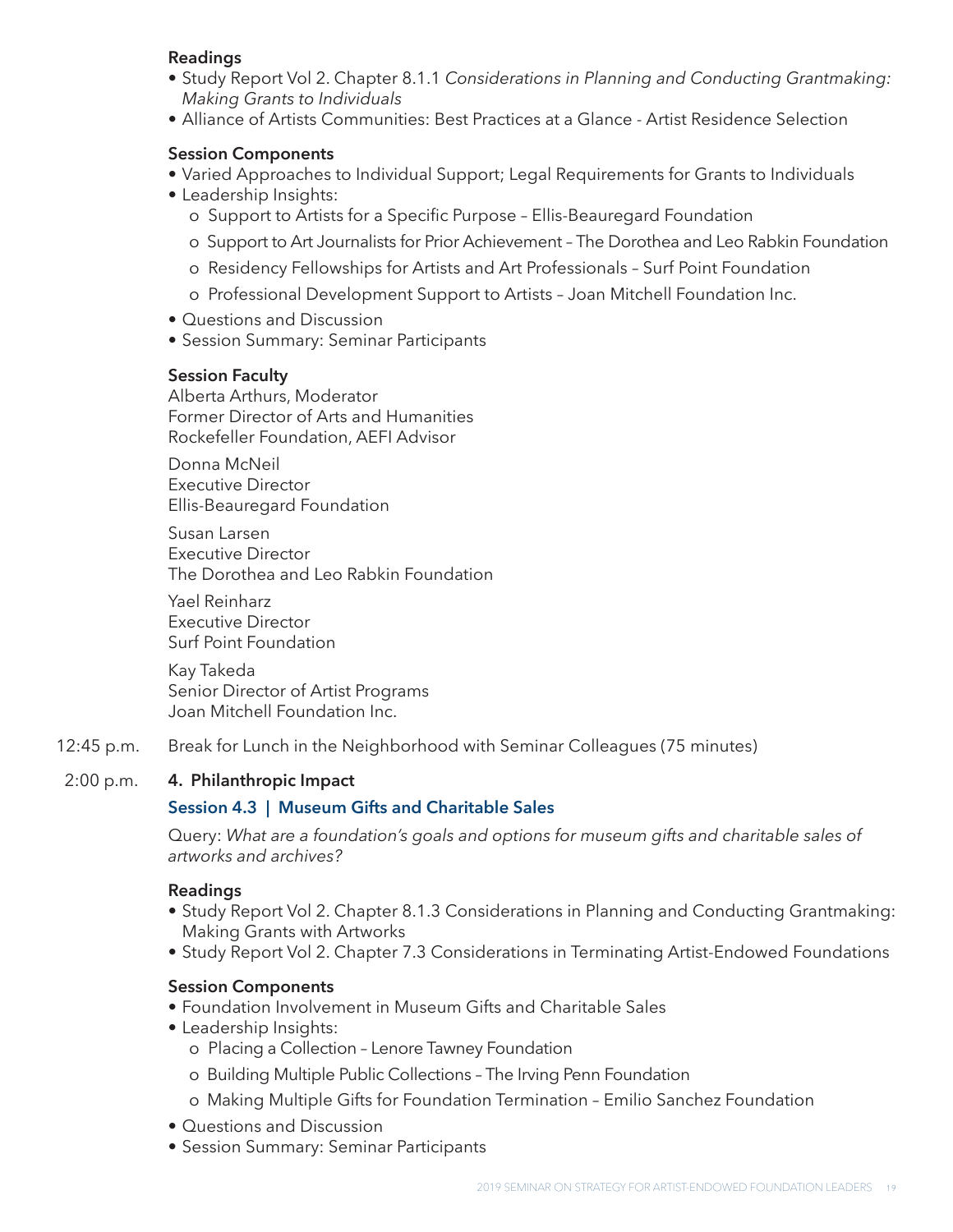#### **Session Faculty**

Christine J. Vincent, Moderator Seminar Director

Kathleen Mangan Executive Director Lenore Tawney Foundation

Vasilios Zatse Deputy Director The Irving Penn Foundation

Ann Koll Former Director Emilio Sanchez Foundation

#### 3:15 p.m. **4. Philanthropic Impact**

#### **Session 4.4 | Direct Charitable Activities: Education**

Query: *How can a foundation serve its charitable purposes by directly conducting education programs?* 

#### **Session Components**

- Artist-Endowed Foundations as Educational Resources and Collaborators
- Leadership Insights:
	- o University Collaborations Al Held Foundation Inc.
	- o Community Partnerships Dedalus Foundation Inc.
	- o Multiple Education Strategies The Josef and Anni Albers Foundation Inc.
- Questions and Discussion
- Session Summary: Seminar Participants

#### **Session Faculty**

Sandra Jackson-Dumont, Moderator Sandra P. and Frederick P. Rose Chairman of Education The Metropolitan Museum of Art

Daniel Belasco Executive Director Al Held Foundation Inc.

Arianna Paz Chávez Education and Public Programs Manager Dedalus Foundation Inc.

Fritz Horstman Artist Residency and Education Coordinator The Josef and Anni Albers Foundation Inc.

#### 4:30 p.m. **Reflections on the Day: Review and Discuss (30 minutes)**

5:00 p.m. Close of Day and Transition to Evening Event

#### 5:30 – **Seminar Event: Reception**

7:30 p.m. The Milton Resnick and Pat Passlof Foundation

Welcome: Nathan Kernan, President The Milton Resnick and Pat Passlof Foundation

**Presentation of Seminar Completion Certificates** Christine J. Vincent, Seminar Director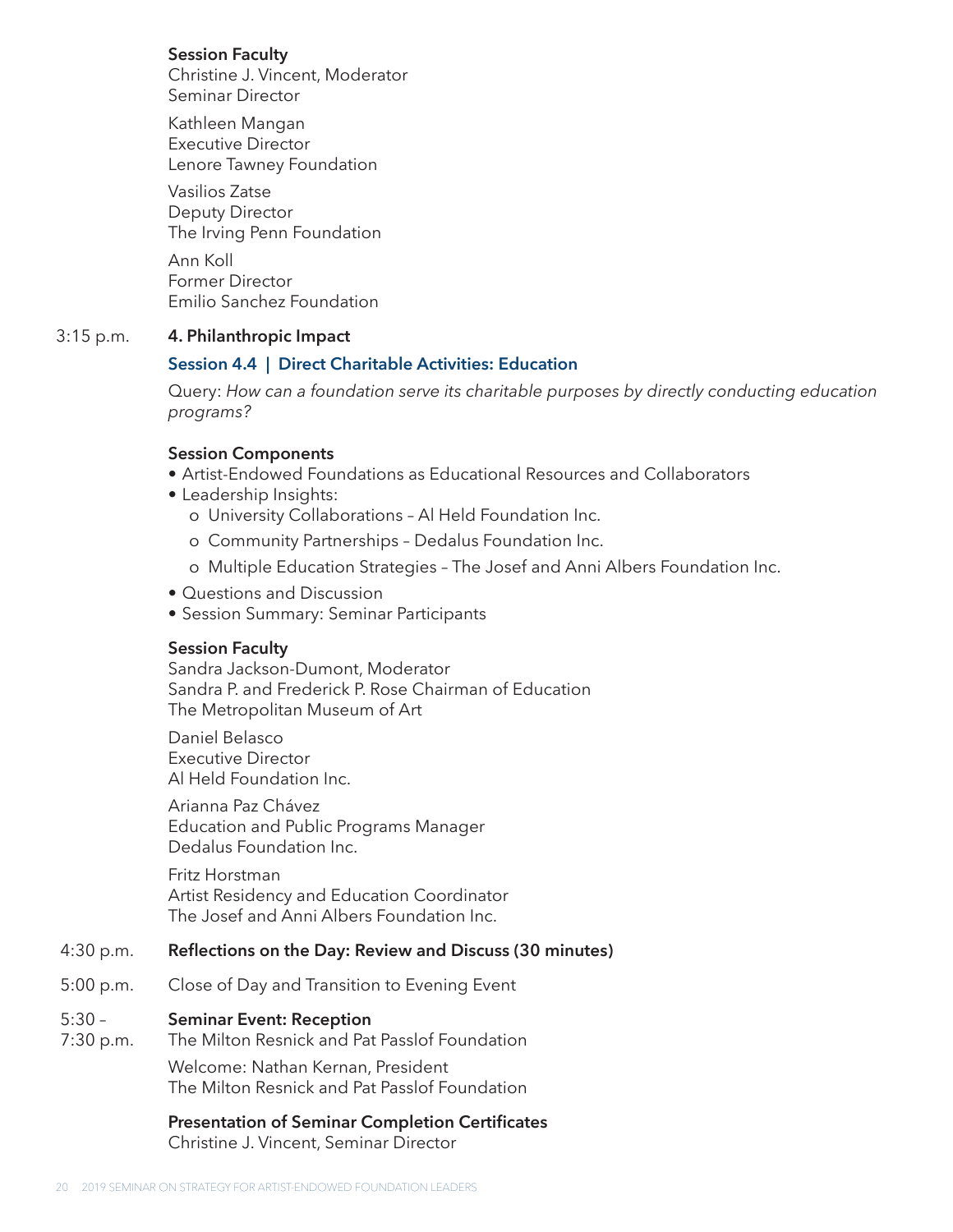#### **FRIDAY, MAY 3** | **NANCY GRAVES FOUNDATION INC.**

#### 9:00 a.m. **Site Visit: Nancy Graves Foundation Inc.**

*NB: Photography Not Permitted at This Site*

Christina Hunter Executive Director Nancy Graves Foundation Inc.

- 9:40 a.m. **Site Visit Discussion**
- 10:00 a.m. Break (15 minutes)

#### 10:15 a.m. **5. Foundation Operations**

#### **Session 5.1 | Professional Advisors**

Query: *What special considerations apply to foundations' relationships with their professional advisors?*

#### **Readings**

- Study Report Vol 2. Chapter 7.2.2 *Professional Advisors*
- *• The Role of Counsel in Foundations: Choices, Beginning and Service*
- AEFI Chart: *Core Legal Expertise Required by AEFs*
- AEFI Chart: *Working with Professional Advisors: Art Dealer*
- National Council of Nonprofits: *Selecting an Accounting or Audit Firm*
- Exponent Philanthropy: *Working with Consultants*

#### **Session Components**

- Professional Advisors and the Post-Bequest Transition
- Attorneys
- Art Dealers
- Accountants
- Consultants Generally
- Questions and Discussion
- Session Summary: Seminar Participants

#### **Session Faculty**

Michael Conforti, Moderator Director Emeritus, The Clark Art Institute AEFI Advisor

Christine J. Vincent, Seminar Director

Ruth Masterson, Principal Masterson Consulting, Nonprofit and Philanthropy Advisors

#### 11:30 a.m. **5. Foundation Operations**

#### **Session 5.2 | Risk Management**

Query: *What types of risks do artist-endowed foundations face in pursuing their charitable missions, and how can these be managed effectively?*

#### **Readings**

- Board Source: Governance Policies
- AEFI Research: Recommended Governance Policies for AEFs
- DeWitt Stern | A Risk Strategies Company: An Insurance Handbook for Artist-Endowed Foundations
- Non-Profit Coordinating Committee of New York: Human Resources Checklist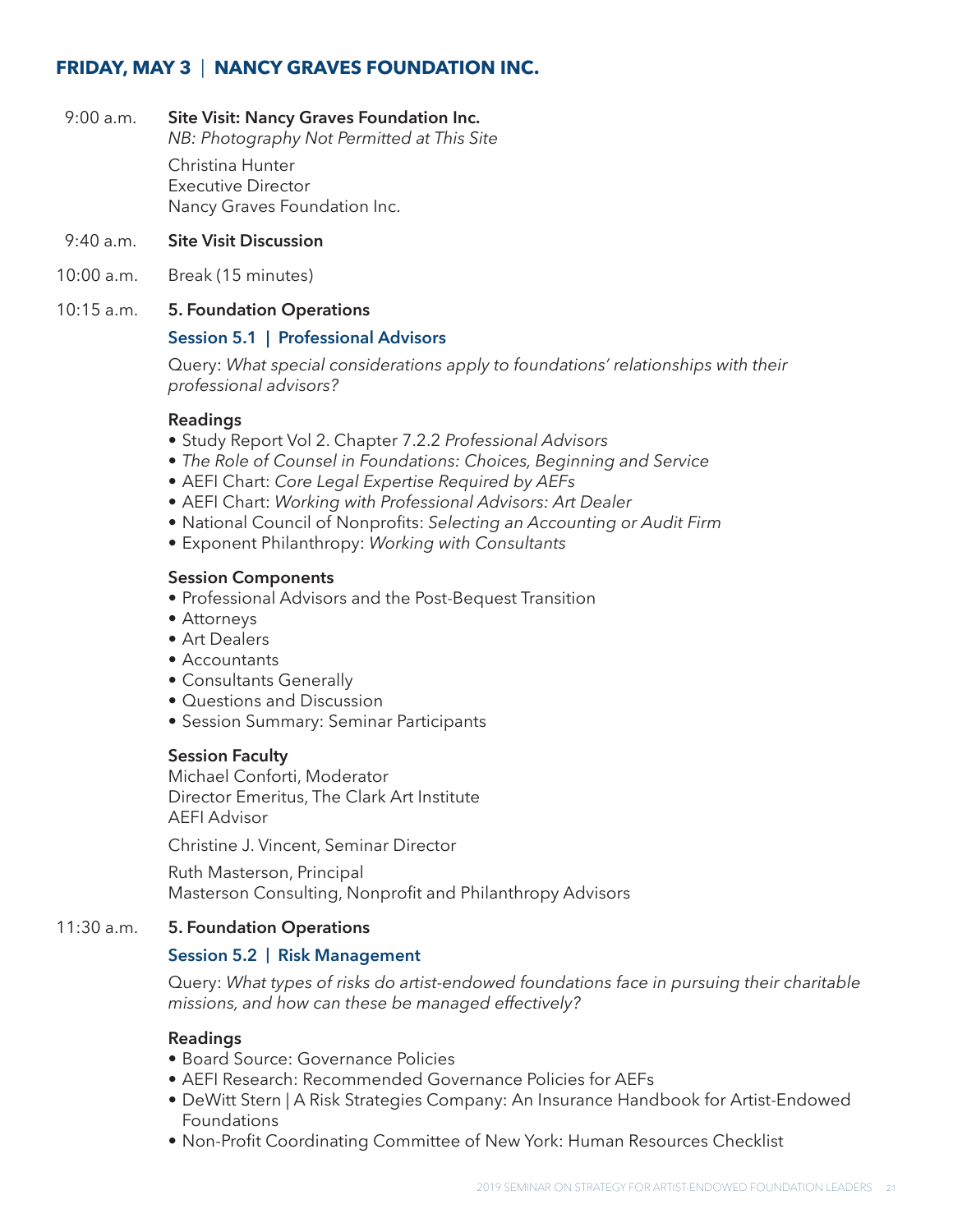#### **Session Components**

- Artist-Endowed Foundations Face a Wide Array of Risks; Sound Policies Help Protect the Organization and Its Assets
- Leadership Insights: o Managing Risk Across the Foundation – Joan Mitchell Foundation Inc.
- Questions
- Employment-Related Risks: Effective Policies and Practices
- Questions and Discussion
- Basics of Risk Management for Artist-Endowed Foundations
- Questions and Discussion
- Session Summary: Seminar Participants

#### **Session Faculty**

Michael Conforti, Moderator Director Emeritus, Clark Art Institute AEFI Advisor

Aimee Solomon Senior Director of Finance and Administration Joan Mitchell Foundation Inc.

Sharon Stapel President and Executive Director Nonprofit Coordinating Committee of New York

Mary Pontillo Senior Vice President and National Fine Arts Practice Leader DeWitt Stern | A Risk Strategies Company (AEFI Lead Underwriter)

12:45 p.m. Break for Lunch on Site (45 minutes)

#### 1:30 p.m. **5. Foundation Operations**

#### **Session 5.3 | Digital Strategy**

Query: *How can foundations develop digital strategies to advance their charitable purposes?*

#### **Readings**

- SPROUTSocial: A Strategic Guide to Social Media for Nonprofits
- Nonprofit Quarterly: Social Media Capital for Nonprofits
- Harvard Business Review: Understanding "New Power"

#### **Session Components**

- Digital Strategies to Enhance Impact: Opportunities and Considerations for AEFs
- Leadership Insights:
	- o Increasing Access and Engagement via the Website Ezra Jack Keats Foundation Inc.
	- o Communicating to Support Vision and Values Joan Mitchell Foundation Inc.
	- o Reaching Key Audiences via Social Media The Isamu Noguchi Foundation and Garden Museum
- Shared Themes and Opportunities
- Discussion
- Session Summary: Seminar Participants

#### **Session Faculty**

Perry Hewitt, Moderator Former Chief Digital Officer Harvard University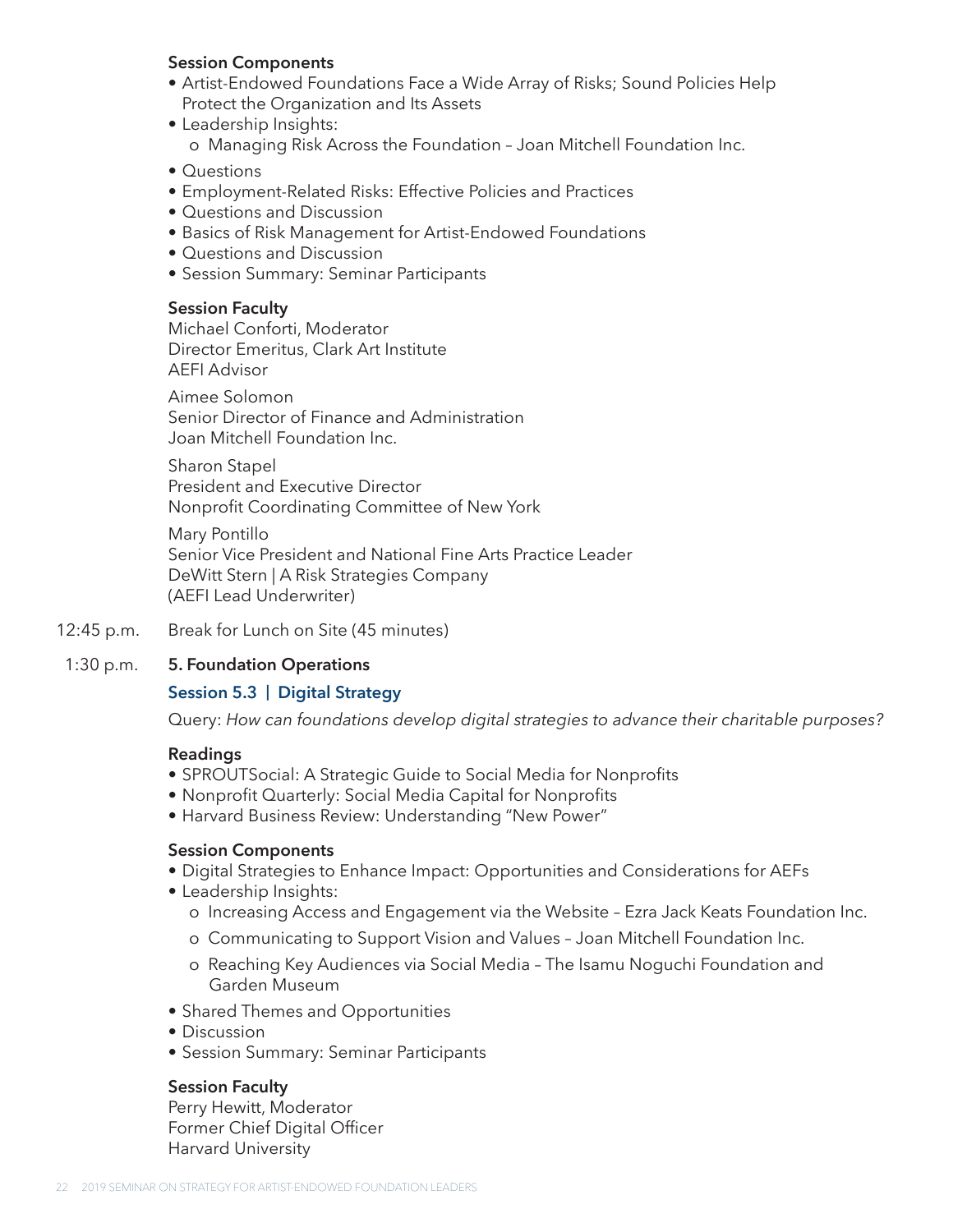Deborah Pope Executive Director Ezra Jack Keats Foundation Inc.

Jenny Gill Communications Manager Joan Mitchell Foundation Inc.

Amelia Grohman Digital Communications Manager The Isamu Noguchi Foundation and Garden Museum

#### 2:45 p.m. **5. Foundation Operations**

#### **Session 5.4 | Foundation Planning**

Query: *How can a foundation use planning to set its strategic priorities, and align its stakeholders?* 

#### **Readings**

- Center for Nonprofit Management: Nonprofit Answer Guide What Is the Best
- Way to Do Strategic Planning?
- AEFI Chart: *Artist-Endowed Foundation Life Cycle*
- AEFI Chart: *The Legacy Stewardship and Public Benefit Imperatives*

#### **Session Components**

- Artist-Endowed Foundation Life Cycle Junctures and the Planning Spectrum
- Overview: Foundation Planning Basics
- Exercise: Identifying Planning Priorities and Approaches
- Questions and Answers; Group Discussion
- Session Summary: Seminar Participants

#### **Session Faculty**

Christine J. Vincent, Moderator Seminar Director

Diane Frankel Co-Trustee The Jay DeFeo Foundation

Dianne Chipps Bailey Managing Director Philanthropic Consulting and Advisory Executive Bank of America Private Bank (AEFI Lead Underwriter)

Danielle Amato-Milligan Senior Vice President Practice Expert, Nonprofit Consulting Bank of America Private Bank (AEFI Lead Underwriter)

#### 4:00 p.m. **Reflections on the Day: Review and Discuss (30 minutes)**

#### 4:30 p.m. **Seminar Closing Session**

- Connecting the Dots: Recap of the Week
- Open Floor Discussion
- Plans for Seminar Evaluation and Follow-up
- Congratulations
- 5:00 p.m. Close of Seminar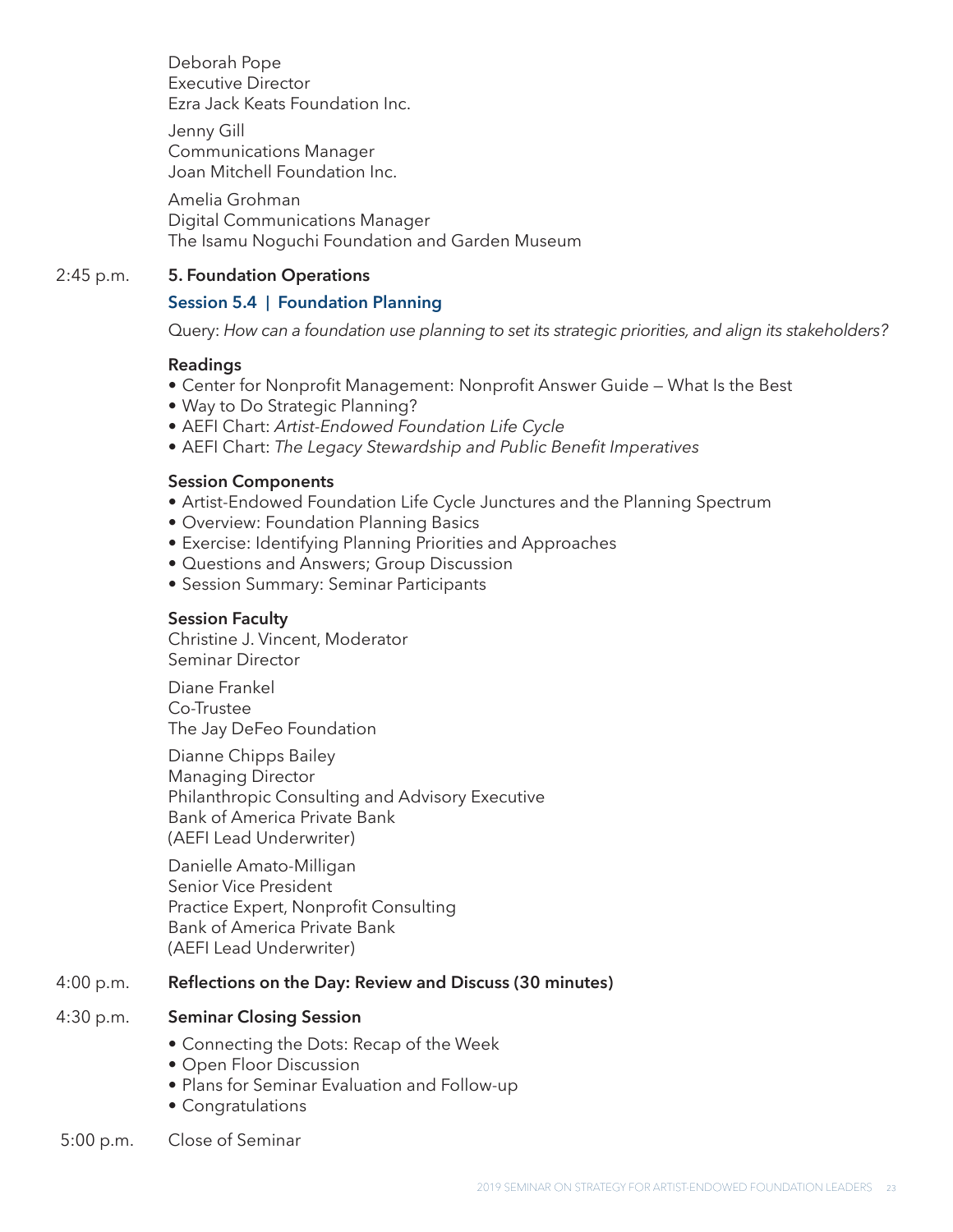## SEMINAR FACULTY

#### **Bruce Altshuler**

**Director** Program in Museum Studies New York University

#### **Danielle Amato-Milligan**

Senior Vice President Practice Expert, Nonprofit Consulting Bank of America Private Bank (AEFI Lead Underwriter)

**Alberta Arthurs** Former Director of Arts and Humanities Rockefeller Foundation AEFI Advisor

**Andrew S. Auchincloss** 

Chair, Trusts, Estates & Surrogate's Court Committee, New York City Bar Association, Partner, Schlesinger Lazetera & Auchincloss LLP

**Dianne Chipps Bailey**

Managing Director Philanthropic Consulting and Advisory Executive Bank of America Private Bank (AEFI Lead Underwriter)

**Daniel Belasco** Executive Director Al Held Foundation Inc.

**Avis Berman Director** Helen Frankenthaler Oral History Project Helen Frankenthaler Foundation Inc.

**Rachel Bers** Program Director The Andy Warhol Foundation for the Visual Arts Inc.

**Gayle Binney** Adjunct Associate Professor Robert F. Wagner Graduate School of Public Service, New York University Board Relations Director New York Public Radio

**Christa Blatchford** CEO Joan Mitchell Foundation Inc.

**Amber Bonadio** Vice President of Operations UOVO (AEFI Lead Underwriter)

**Justin Brancato** Head of Archives and Associate Director, Roy Lichtenstein Study Center Project Roy Lichtenstein Foundation

**Arianna Paz Chávez**

Education and Public Programs Manager Dedalus Foundation Inc.

**Michael Conforti** Director Emeritus The Clark Art Institute AEFI Advisor

**Jack Cowart** Executive Director Roy Lichtenstein Foundation

**Richard Dannay** Member, Legal Advisory Committee College Art Association Fair Use Project Counsel, Cowan Liebowitz & Latman

**Jennifer Dowley** Former President Berkshire Taconic Community Foundation AEFI Advisor

**Charles Duncan** Executive Director Richard Pousette-Dart Foundation

**Ruth E. Fine** Chair Roy Lichtenstein Foundation Honorary Chair, AEFI Advisors

**Diane Frankel** Co-Trustee The Jay DeFeo Foundation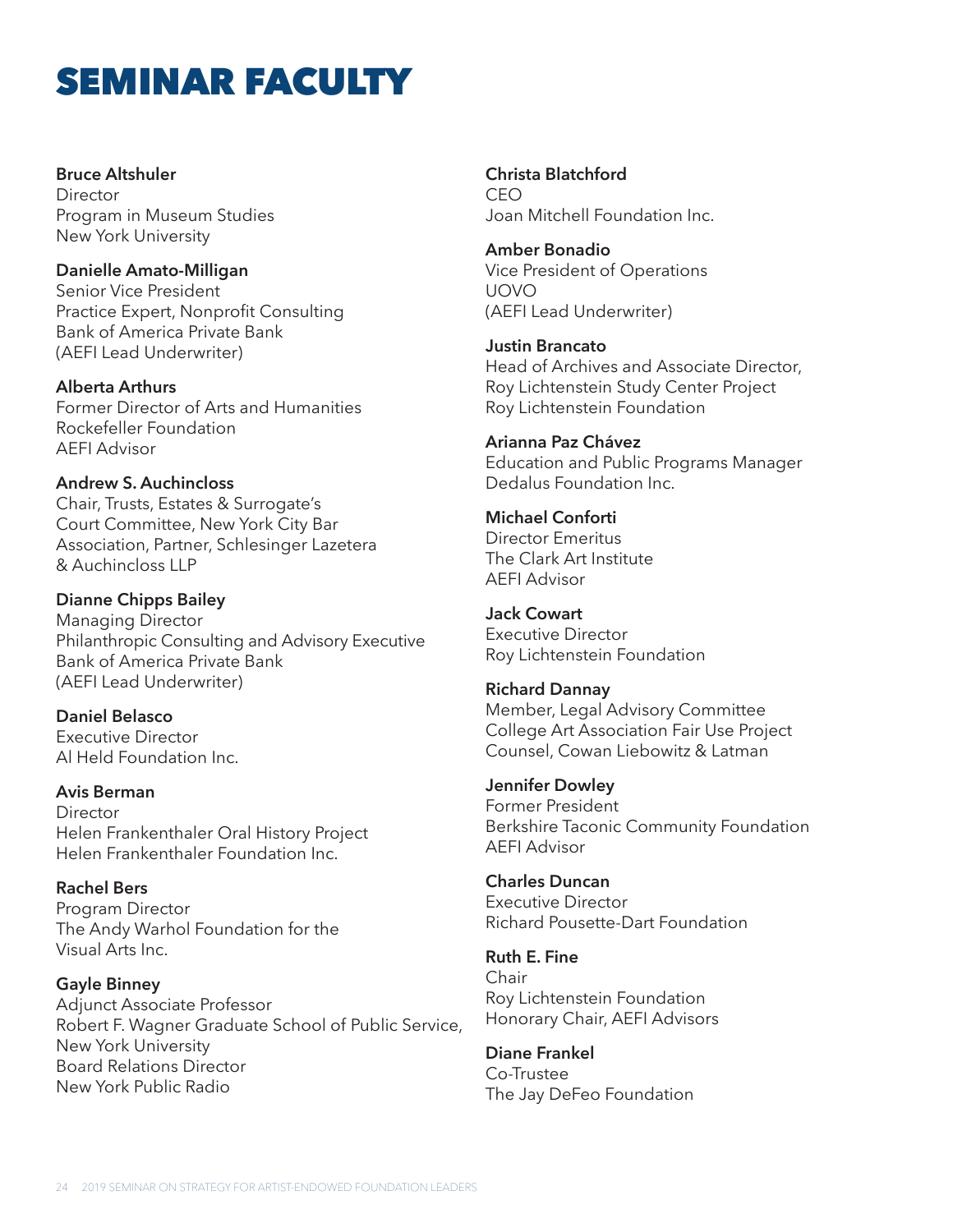**Jenny Gill** Communications Manager Joan Mitchell Foundation Inc.

**Jerry Gorovoy** President The Easton Foundation Inc.

**Amelia Grohman** Manager of Digital Communications The Isamu Noguchi Foundation and Garden Museum

**Michael Dayton Hermann** Director of Licensing The Andy Warhol Foundation for the Visual Arts Inc.

**Perry Hewitt** Former Chief Digital Officer Harvard University

**Sanford Hirsch** Executive Director Adolph & Esther Gottlieb Foundation

**Fritz Horstman** Artist Residency and Education Coordinator, The Josef and Anni Albers Foundation Inc.

**Christina Hunter** Executive Director Nancy Graves Foundation Inc.

**Sandra Jackson-Dumont** Sandra P. and Frederick P. Rose Chairman of Education The Metropolitan Museum of Art

**William Jarvis** Managing Director Market Strategy & Delivery Bank of America Private Bank (AEFI Lead Underwriter)

**Megan Fox Kelly** President Association of Professional Art Advisors Principal, Megan Fox Kelly Art Advisory

**Nathan Kernan** President The Milton Resnick and Pat Passlof Foundation **Ann Koll** Former Director Emilio Sanchez Foundation

**Shaina Larrivee** Executive Director The Hedda Sterne Foundation Inc.

**Susan Larsen** Executive Director The Dorothea and Leo Rabkin Foundation

**Sandy S. Lee** Board Member, Treasurer Joan Mitchell Foundation Inc. Managing Director, Kinneret Group

**Brett Littman Director** The Isamu Noguchi Foundation and Garden Museum

**Kathleen Mangan** Executive Director Lenore Tawney Foundation

**Ruth Masterson** Principal Masterson Consulting, Nonprofit and Philanthropy Advisors

**Sandi Clement McKinley** Vice President of Advisory Services Nonprofit Finance Fund

**Donna McNeil** Executive Director Ellis-Beauregard Foundation

**Cait Molloy** Director The 500 Capp Street Foundation

**Laura Morris** Director of Archives and Research Joan Mitchell Foundation Inc.

**Mary Pontillo** Senior Vice President National Fine Arts Practice Leader DeWitt Stern | A Risk Strategies Company (AEFI Lead Underwriter)

**Deborah Pope** Executive Director Ezra Jack Keats Foundation Inc.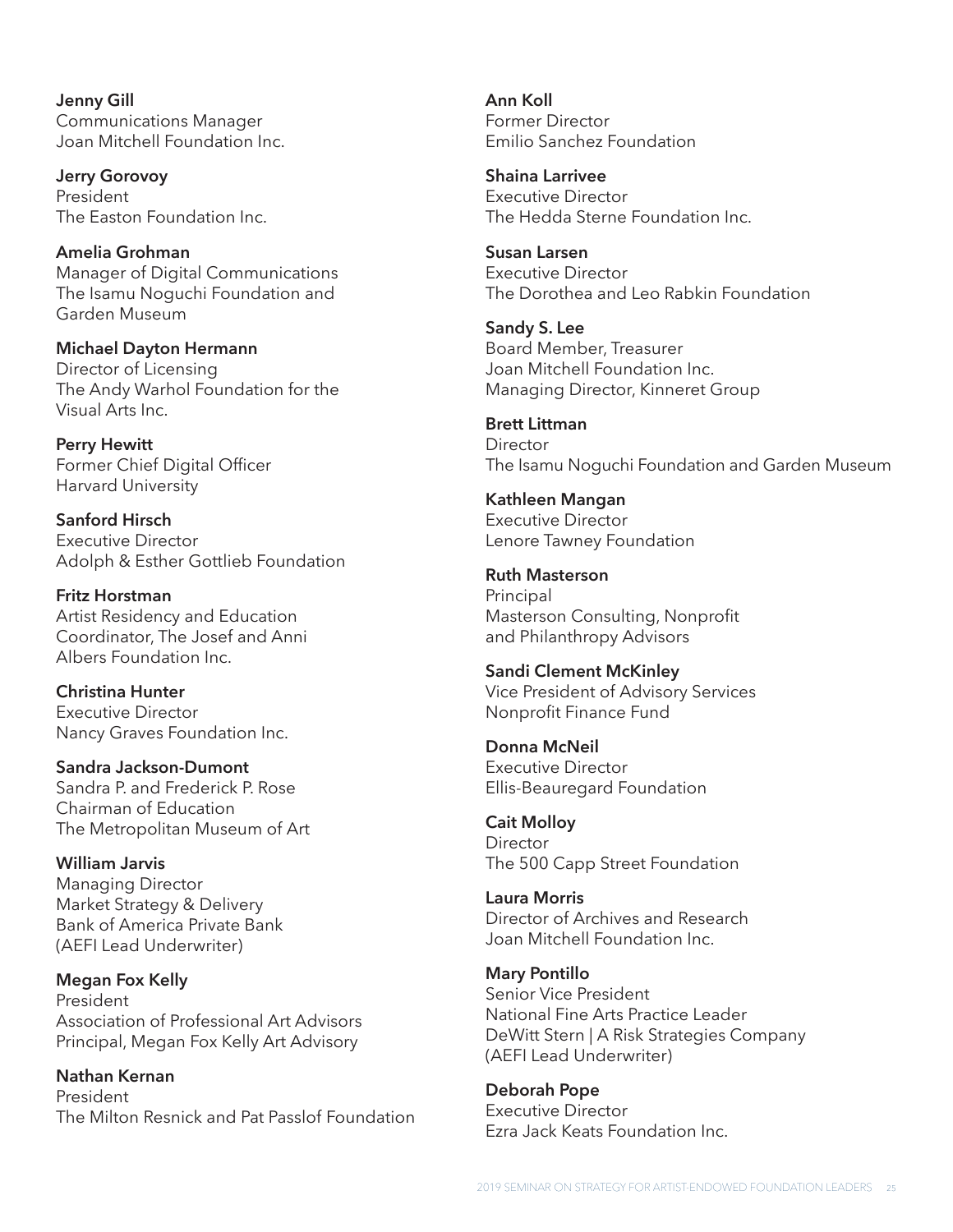**Yael Reinharz** Executive Director Surf Point Foundation

**Susan Reynolds Director** The Milton Resnick and Pat Passlof Foundation

**Katy Rogers** Programs Director, Vice President and Secretary Dedalus Foundation Inc.

**Steven R. Schindler** Chair, Art Law Committee New York City Bar Association Partner, Schindler Cohen & Hochman LLP

**Lauren Shadford** Executive Director Voices in Contemporary Art/VoCA

**Aimee Solomon** Senior Director of Finance and Administration Joan Mitchell Foundation Inc.

**Sharon Stapel** President and Executive Director Nonprofit Coordinating Committee of New York

**Mary Clare Stevens** Executive Director Mike Kelley Foundation for the Arts **Kay Takeda** Senior Director of Artist Programs Joan Mitchell Foundation Inc.

**Stephen K. Urice** Professor of Law University of Miami School of Law AEFI Advisor

**Christine J. Vincent** Seminar Director Project Director, Artist-Endowed Foundations Initiative/AEFI The Aspen Institute

**Farris Wahbeh** Benjamin and Irma Weiss Director of Research Resources Whitney Museum of American Art

**Maggie V. Wright** Archivist, Louise Bourgeois Archive The Easton Foundation Inc.

**Vasilios Zatse** Deputy Director The Irving Penn Foundation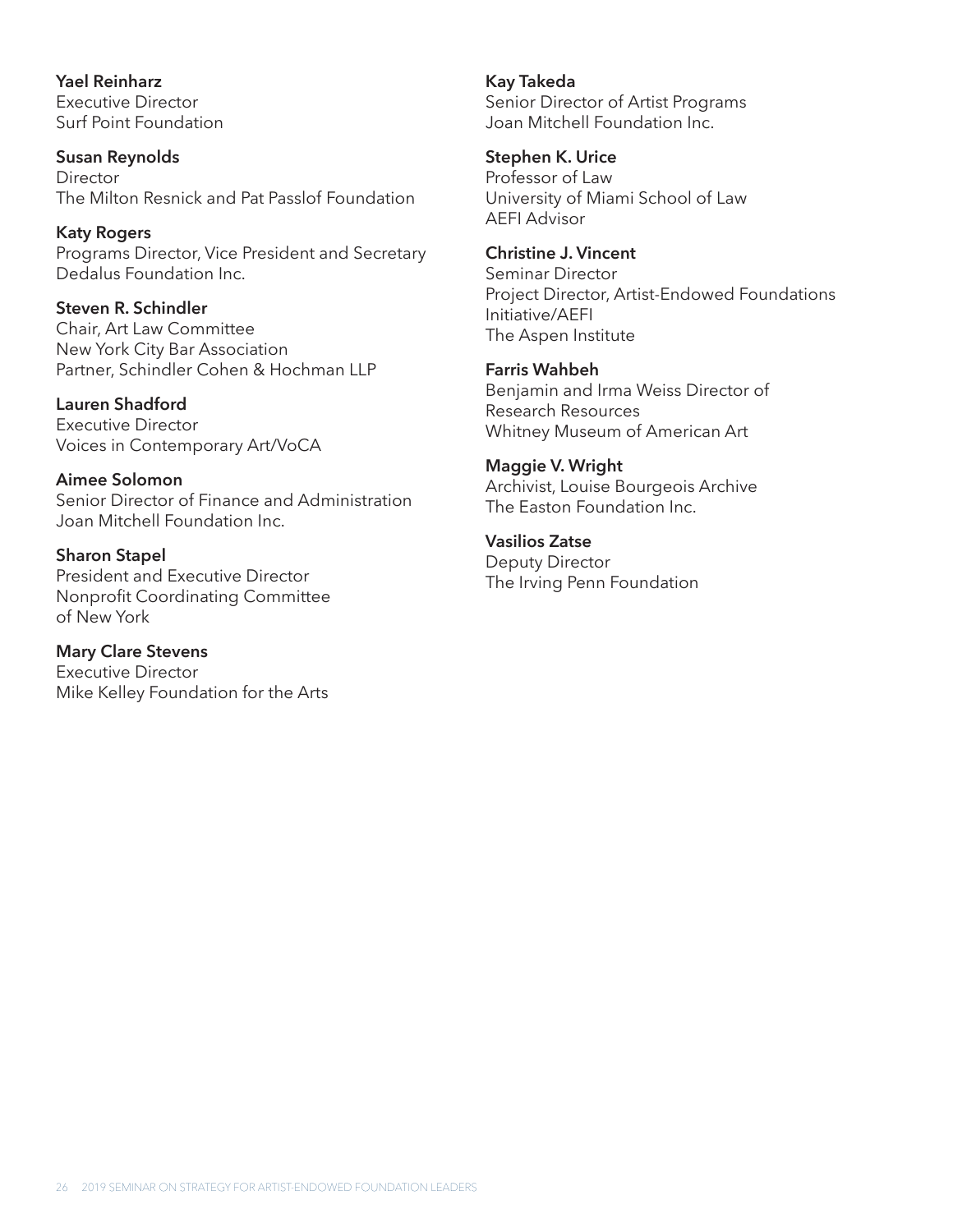### SEMINAR STAFF

#### **SEMINAR DIRECTOR**

**Christine J. Vincent** Project Director Artist-Endowed Foundations Initiative/AEFI The Aspen Institute

#### **SEMINAR MANAGING DIRECTOR**

**Julie Guerrero Schor** Associate Director, Finance and Programs Program on Philanthropy and Social Innovation The Aspen Institute

#### **SEMINAR INTERN**

**Lindsay Waterbury** Masters Candidate, December 2019 Visual Arts Administration New York University

### **SEMINAR EVENT HOST SEMINAR RECEPTION**

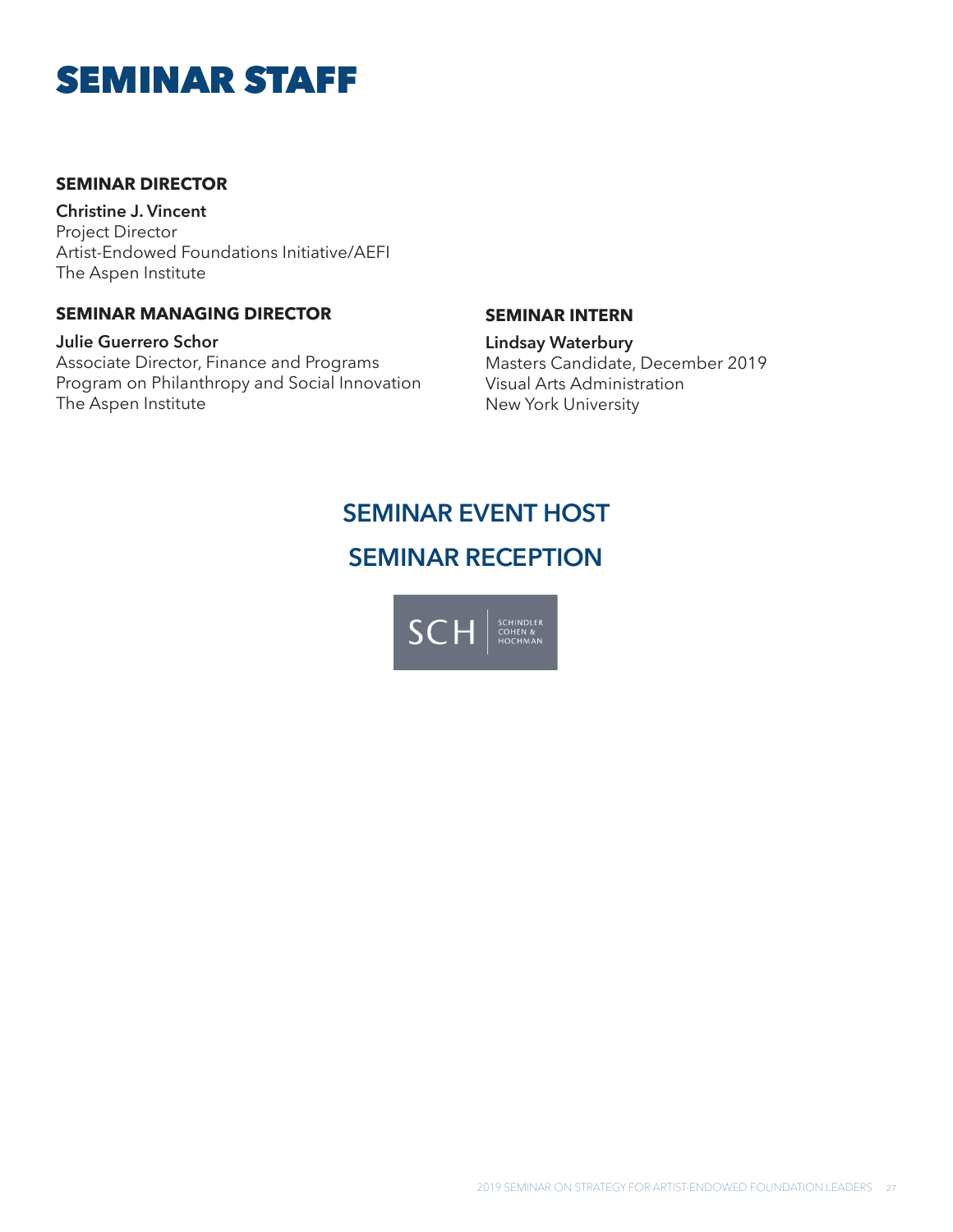### **SEMINAR PARTICIPANT GUIDELINES**

The **SEMINAR ON STRATEGY FOR ARTIST-ENDOWED FOUNDATION LEADERS,** presented by the Aspen Institute Artist-Endowed Foundations Initiative (AEFI), supports the professional development of individuals who currently have, or will have, policy-setting and leadership responsibilities for artist-endowed foundations—directors, officers, trustees, board members, and senior staff—as well as those supporting an artist's legacy planning with respect to a potential foundation. The Seminar is based on findings of AEFI's National Study of Artist-Endowed Foundations and subsequent research publications, viewable at www.aspeninstitute.org/aefi, and focuses specifically on the strategic concerns of leaders orienting themselves to the field. By building the capacity of foundation leaders, the Seminar advances AEFI's mission to strengthen the charitable impact of the emerging artist-endowed foundation field. The following participant guidelines support that mission. *In applying to participate in the Seminar, all applicants have agreed to comply with the participant guidelines presented here.*

#### **Educational Acknowledgment**

All AEFI programs, including the Seminar, are strictly educational and informational in nature and do not purport to provide legal advice or professional guidance to particular individuals, organizations, or situations. *Seminar partic*ipants acknowledge that the Seminar and the institutions, practitioners, and scholars serving as hosts, panelists, and *speakers, are providing educational and informational content exclusively and are not providing legal advice or professional guidance, and that Seminar participants are responsible for securing the necessary qualified legal and professional advice required specifically by themselves and their organizations.*

#### **Full Participation**

The Seminar's goal is that participants will use this opportunity to build their knowledge about artist-endowed foundations broadly, so that in addition to achieving success in their particular leadership positions, they also will play a productive role in the artist-endowed foundation field at large, for example as board members, advisory committee members, etc. *Attendance at, and full participation in, all Seminar sessions and events, which is necessary to develop this knowledge, is required of all participants. Selective attendance is not permitted.*

#### **Code of Conduct**

Seminar participants will conduct themselves in a respectful and professional manner, bringing credit to their organization, the Seminar, and the Seminar's presenters, hosts, and sponsors. *In addition, to ensure the frank commentary essential for collegial learning, all presentations and discussions occurring during Seminar sessions are confidential, unless specifically indicated otherwise. If there is doubt on this point, participants are obliged to ask for clarification at the time. By applying to participate in the Seminar, participants have agreed to abide by this rule.*

#### **Non-Solicitation**

*The Seminar is a non-solicitation environment.* 

#### **Photo Release**

AEFI will on occasion use photographs of Seminar participants in its educational and informational materials, including AEFI's webpage - www.aspeninstitute.org/aefi. *All participants, by applying to participate in the Seminar, acknowledge that they may be photographed and that the photographs may be used in AEFI's educational and information materials.*

#### **Seminar Participant List**

To facilitate collegial exchange, Seminar participants are provided a list of fellow participants and their contact information. *This list is to be used solely by the participant and exclusively to contact other participants and is not to be shared, distributed, or used in any other way*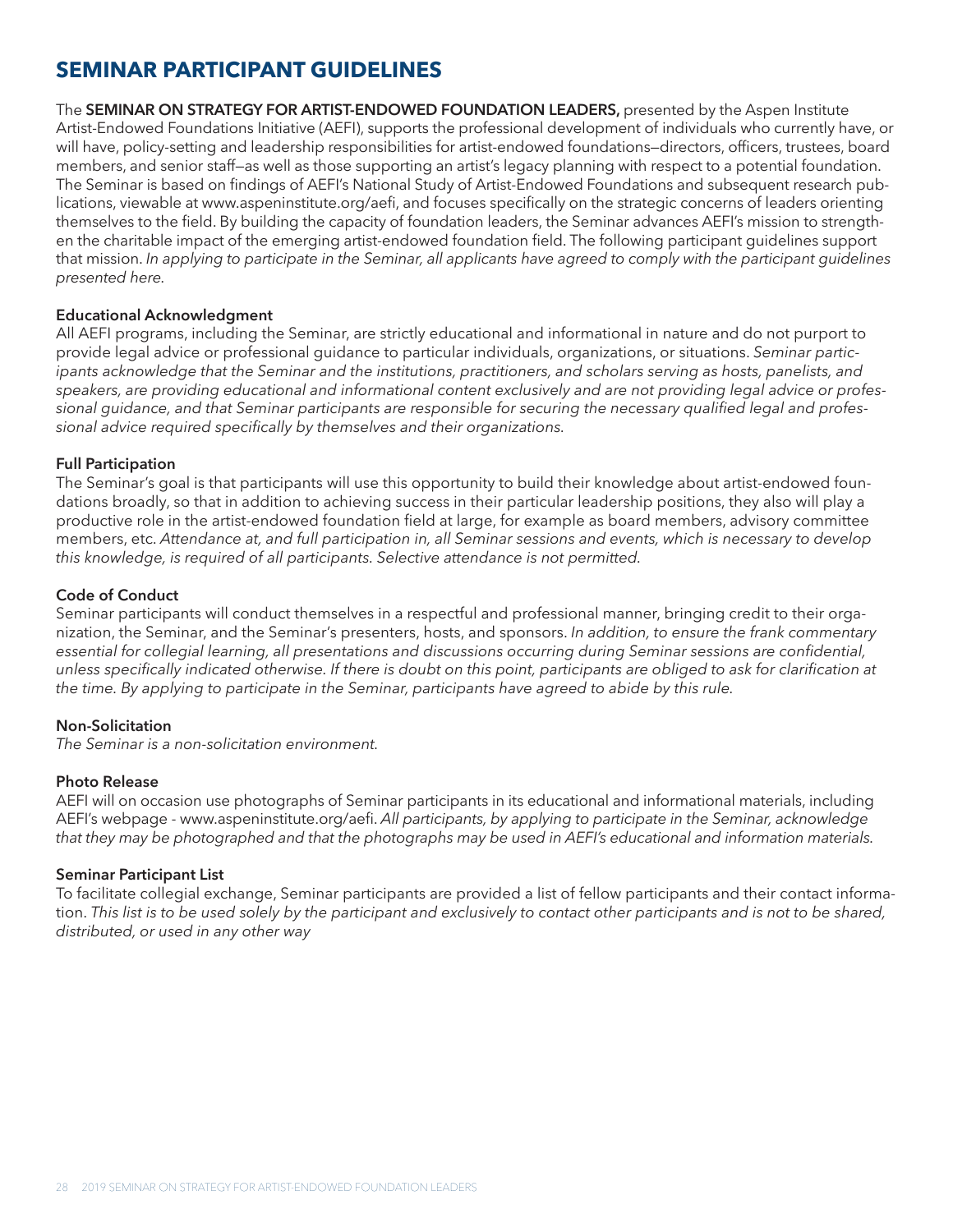

#### **Conducting Research, Publication, and Education Programs to Strengthen the Charitable Impact of the Emerging Artist-Endowed Foundation Field in Cultural Philanthropy and Art Stewardship.** *www.aspeninstitute.org/aefi*

#### **AEFI OVERVIEW**

The genesis of AEFI was what is now its principal research component — the National Study of Artist-Endowed Foundations — which was initiated in 2007 with the support of a donor consortium led by The Pollock-Krasner Foundation Inc., Roy Lichtenstein Foundation, and The Andy Warhol Foundation for the Visual Arts Inc., and including major arts funders such as the Ford Foundation and Getty Foundation. These donors saw the potential of this young field to substantially expand the nation's cultural philanthropy resources. They also recognized the field's growing role in art stewardship. Responding to numerous requests for information from individuals considering or charged with foundation creation, and understanding the complexity of the task, these donors determined it was time to support a project to document and disseminate effective practices.

As it has been since its inception, AEFI's mission is to help the next generation of artist-endowed foundations make the most of their founders' generosity in service to a charitable purpose. It aims to strengthen this next generation, and optimize its charitable capacity, by filling the significant information gap facing individuals involved in creating, leading, governing, and advising foundations. By shortening the steep learning curve inherent in these distinctively endowed entities, AEFI helps ensure that charitable resources can be spent on charitable purposes, not costly lessons. To this end, AEFI conducts ongoing programs to develop and share knowledge with key audiences. These programs and their participants include:

- **• Research** AEFI's National Study of Artist-Endowed Foundations, its groundbreaking, ongoing research program that tracks and evaluates development of the artist-endowed foundation field at five-year intervals. The Study documents and details the field's growth on multiple dimensions, analyzes factors driving and shaping this growth, and explores ramifications for foundation practice. The Study's findings inform AEFI's publication and education programs and are the focus of its knowledge-sharing activities broadly.
- **• Publications** The initial Study Report—*The Artist As Philanthropist; Strengthening the Emerging Artist-Endowed Foundation Field*, regular Study Report Supplements and updates, briefing papers on critical issues, and targeted publications, such as *A Reading Guide to the Study Report for Artists and Their Family Members.* These resources, available at no cost on the AEFI web page – www.aspeninstitute. org/aefi, are used by artists, artists' families, associates and advisors, foundation leaders, policymakers, journalists, scholars, curators, educators, and students.
- **• Education Programs** The Seminar on Strategy for Artist-Endowed Foundation Leaders, assisting the professional development of foundation leaders as they enter the field, refresh their practice, or support an artist's legacy planning with respect to potential foundation creation, and the Artist-Endowed Foundation Leadership Forum, convening foundation leaders, field experts, and thought leaders to examine and discuss critical issues and important innovations in policy and practice that are influencing the field.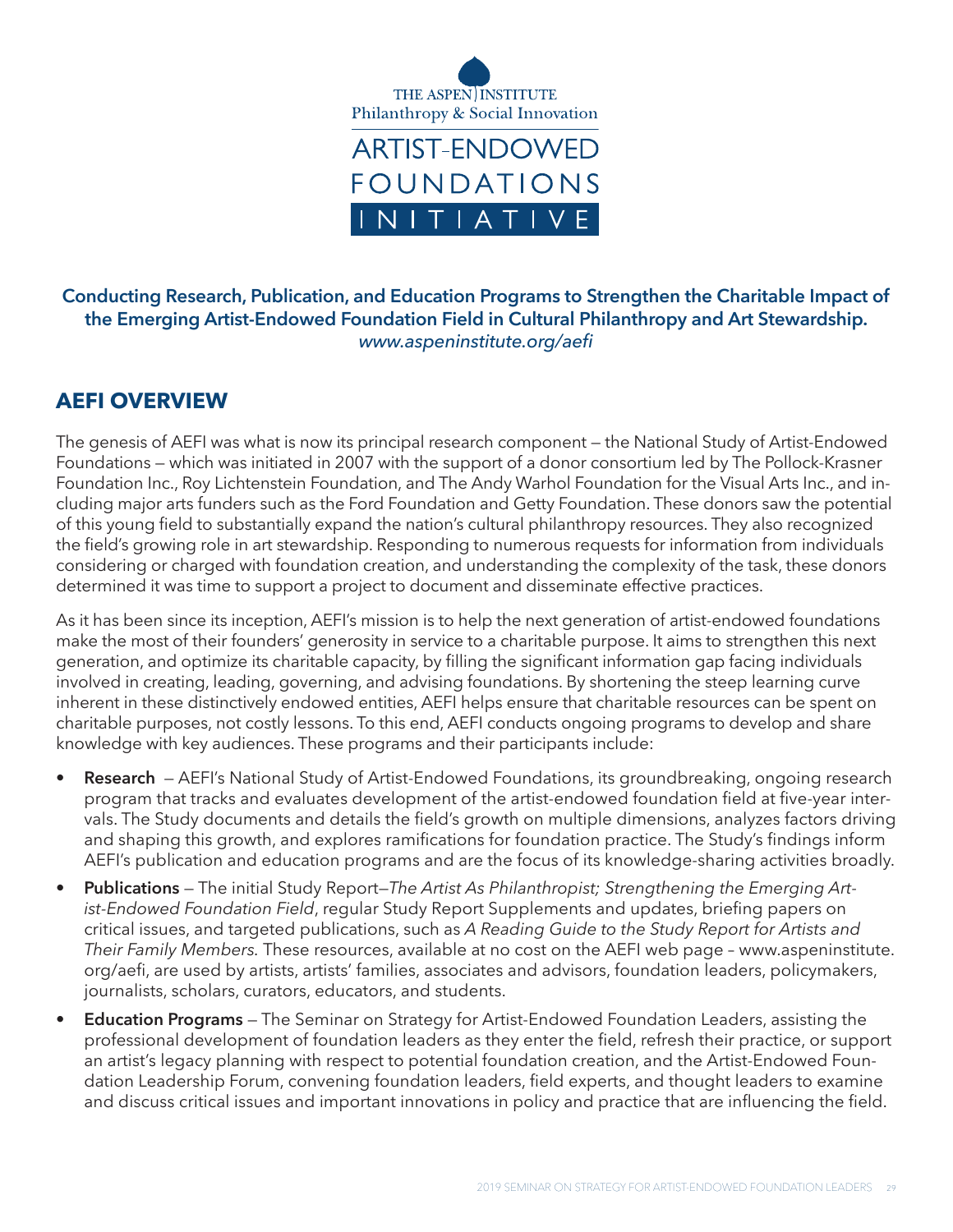**• Further Knowledge-Sharing Events** — Workshops for potential foundation creators, including artists and their spouses/partners, and artists' surviving spouses and heirs; briefing sessions for foundation advisors, including attorneys, art dealers, investment advisors, and accountants, hosted by local and national professional associations; and public panel discussions for members of the art, museum, philanthropy, education, and media fields, and for interested public audiences, hosted by leading cultural institutions, including The Museum of Modern Art, New York; Los Angeles County Museum of Art; Harvard Art Museums, Cambridge; Fine Arts Museums of San Francisco; Graham Foundation for Advanced Studies in the Visual Arts, Chicago; and the Clark Art Institute, Williamstown, among others

**Christine J. Vincent** leads AEFI in the role of Project Director. She is a seasoned foundation executive and education leader who served formerly as Deputy Director, Media, Arts and Culture, at the Ford Foundation and as President, Maine College of Art. AEFI's work is informed by a group of esteemed advisors whose members include prominent practitioners and scholars in the arts and culture, museum, philanthropy, public policy, law, and education fields. AEFI's work is supported by the staff and colleagues of the Aspen Institute Program on Philanthropy and Social Innovation, and by the staff and colleagues of the many cultural and educational institutions and artist-endowed foundations who partner with AEFI to realize its programs.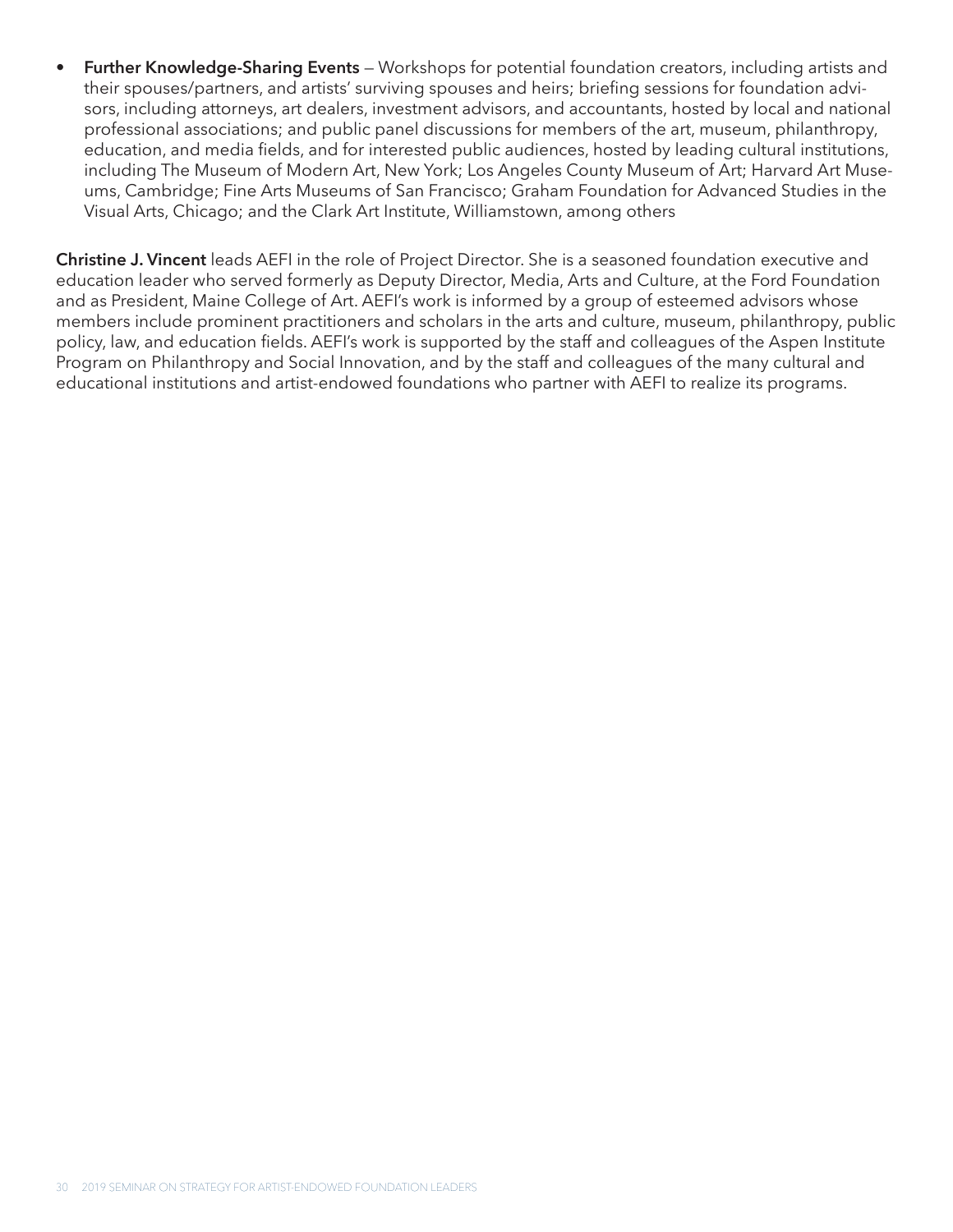### ARTIST-ENDOWED FOUNDATIONS INITIATIVE/AEFI

#### **AEFI ADVISORS**

**Honorary Chair Ruth E. Fine** Chair Roy Lichtenstein Foundation

**Alberta Arthurs** Former Director, Arts & Humanities Rockefeller Foundation

**Charles C. Bergman** *(Deceased)* Chair and CEO The Pollock-Krasner Foundation Inc.

**Richard Calvocoressi** Former Director Henry Moore Foundation

**James T. Demetrion** *(Emeritus)* Director Emeritus Smithsonian Institution Hirshhorn Museum and Sculpture Garden

**Jennifer Dowley** Former President Berkshire Taconic Community Foundation

**Michelle Elligott** Chief of Archives The Museum of Modern Art

#### **AEFI STAFF**

**Christine J. Vincent** Project Director Artist-Endowed Foundations Initiative/AEFI The Aspen Institute

**Marion R. Fremont-Smith**

Senior Research Fellow Hauser Institute for Civil Society Harvard University

**Marc-André Renold** Director Art-Law Centre University of Geneva, CH

**Aida Rodriguez** *(Emerita)* Professor of Professional Practice Milano School of International Affairs Management, and Urban Policy New School

**Lowery Stokes Sims** *(Emerita)* Curator Emerita Museum of Arts and Design

**James Allen Smith** *(Emeritus)* Vice President Director, Research and Education Rockefeller Archives Center

**Stephen K. Urice** Professor of Law University of Miami School of Law

#### **Julie Guerrero Schor**

Associate Director, Finance and Programs Program on Philanthropy and Social Innovation The Aspen Institute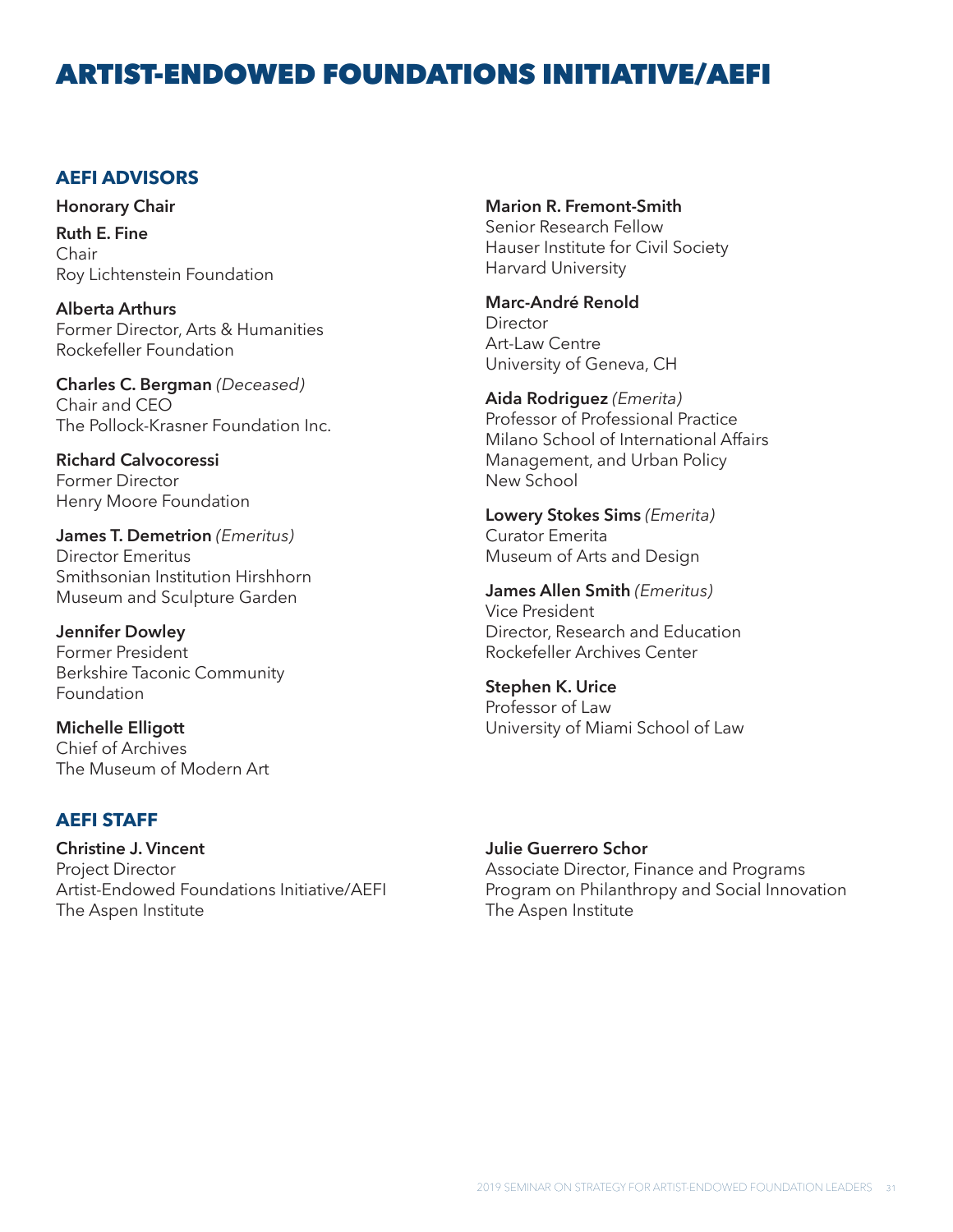### **AEFI DONOR CONSORTIUM**

AEFI's research and publication programs are made possible by its philanthropic donors whose charitable support ensures that AEFI's resources are available to whomever requires this important information– artists, advisors, foundation leaders, educators, students, scholars, journalists, and the interested public.

#### **AEFI Donor Consortium Leaders**

The Jay DeFeo Foundation Roy Lichtenstein Foundation The Pollock-Krasner Foundation Inc. The Andy Warhol Foundation for the Visual Arts Inc.

#### **AEFI Donor Consortium Members\***

The Josef and Anni Albers Foundation Inc. American Express Foundation Anonymous Charitable Foundation Artists' Legacy Foundation Michael Asher Foundation The Aspen Institute/PSI Berkshire Taconic Community Foundation California Community Foundation Dale and Leslie Chihuly Foundation The Clark Art Institute Dedalus Foundation Inc. The Willem de Kooning Foundation Richard Diebenkorn Foundation Claire Falkenstein Foundation Ford Foundation Sam Francis Foundation Helen Frankenthaler Foundation Inc. Jacques & Natasha Gelman Trust The Getty Foundation The Adolph & Esther Gottlieb Foundation Agnes Gund Foundation The Guston Foundation Frederick Hammersley Foundation Keith Haring Foundation Inc. Harpo Foundation The Hoffman Forum Jerome Foundation The Joyce Foundation Phillip and Edith Leonian Foundation Henry Luce Foundation

Lucid Art Foundation Sam and Alfreda Maloof Foundation for Art and Crafts The Robert Mapplethorpe Foundation Pierre & Tana Matisse Foundation Joan Mitchell Foundation Inc. Henry Moore Foundation Museo Eduardo Carrillo LeRoy Neiman and Janet Byrne Neiman Foundation Inc. The New York Community Trust Niki Charitable Art Foundation One Million Years Foundation Inc. The Gordon Parks Foundation The Irving Penn Foundation Richard Pousette-Dart Foundation Dorothea and Leo Rabkin Foundation Robert Rauschenberg Foundation Deborah Remington Charitable Trust for the Visual Arts Herb Ritts Foundation Rockefeller Brothers Fund George Rodrigue Foundation of the Arts The Judith Rothschild Foundation Louisa Stude Sarofim George and Helen Segal Foundation Inc. Leon Polk Smith Foundation Inc. Lenore G. Tawney Foundation Eugene V. & Clare E. Thaw Charitable Trust University of Miami School of Law Phyllis C. Wattis Foundation Andrew and Betsy Wyeth Foundation for American Art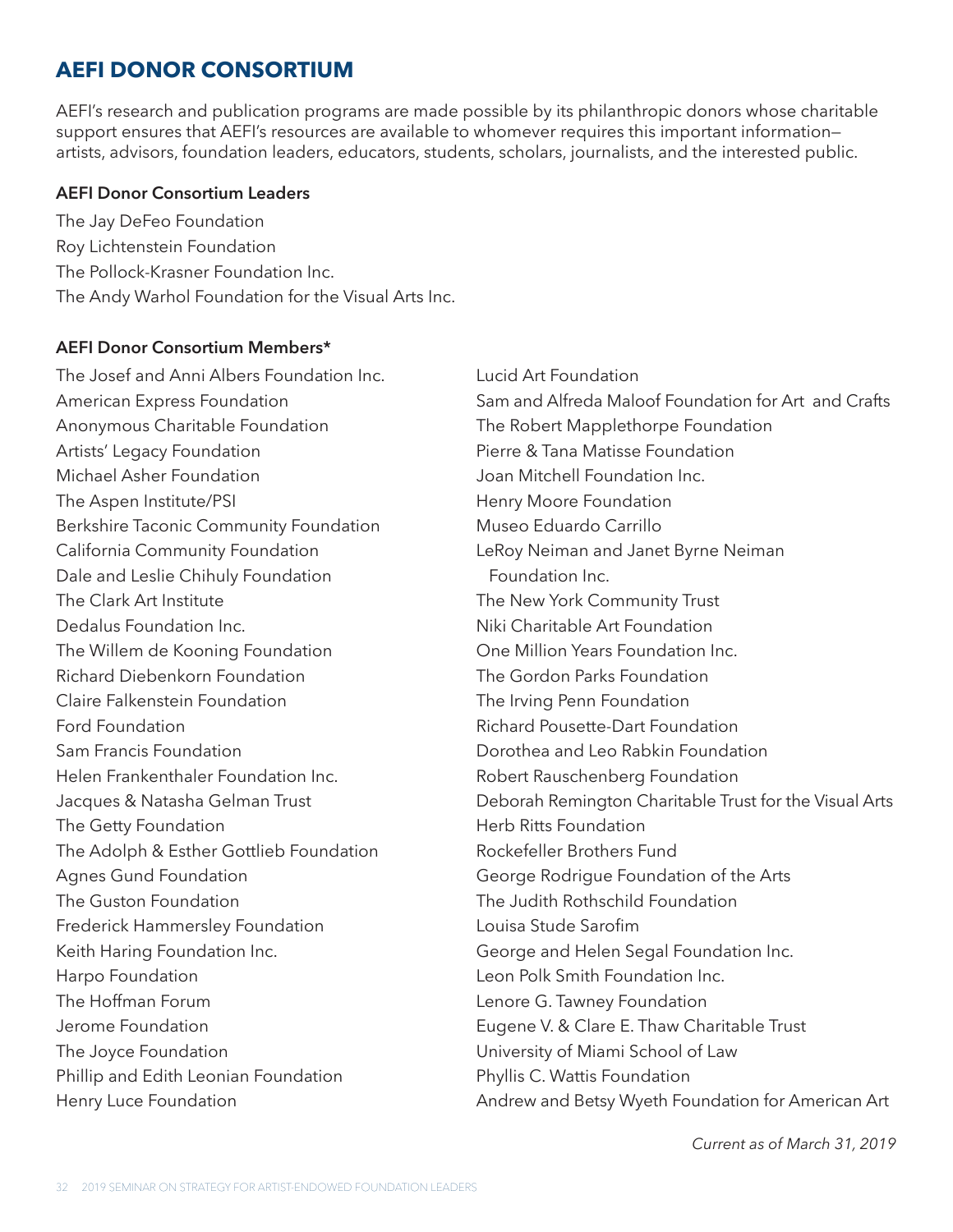

### **AN INVITATIONAL SYMPOSIUM FOR SENIOR ARTIST-ENDOWED FOUNDATION LEADERS**

### **WEDNESDAY, NOVEMBER 6, 2019**

### **PRESENTED BY THE HOFFMAN FORUM**

#### **SPONSORED BY**

The Aspen Institute Artist-Endowed Foundations Initiative/AEFI

### **IN COLLABORATION WITH**

University of Miami School of Law

#### **HOSTED BY**

The Jewish Museum New York, New York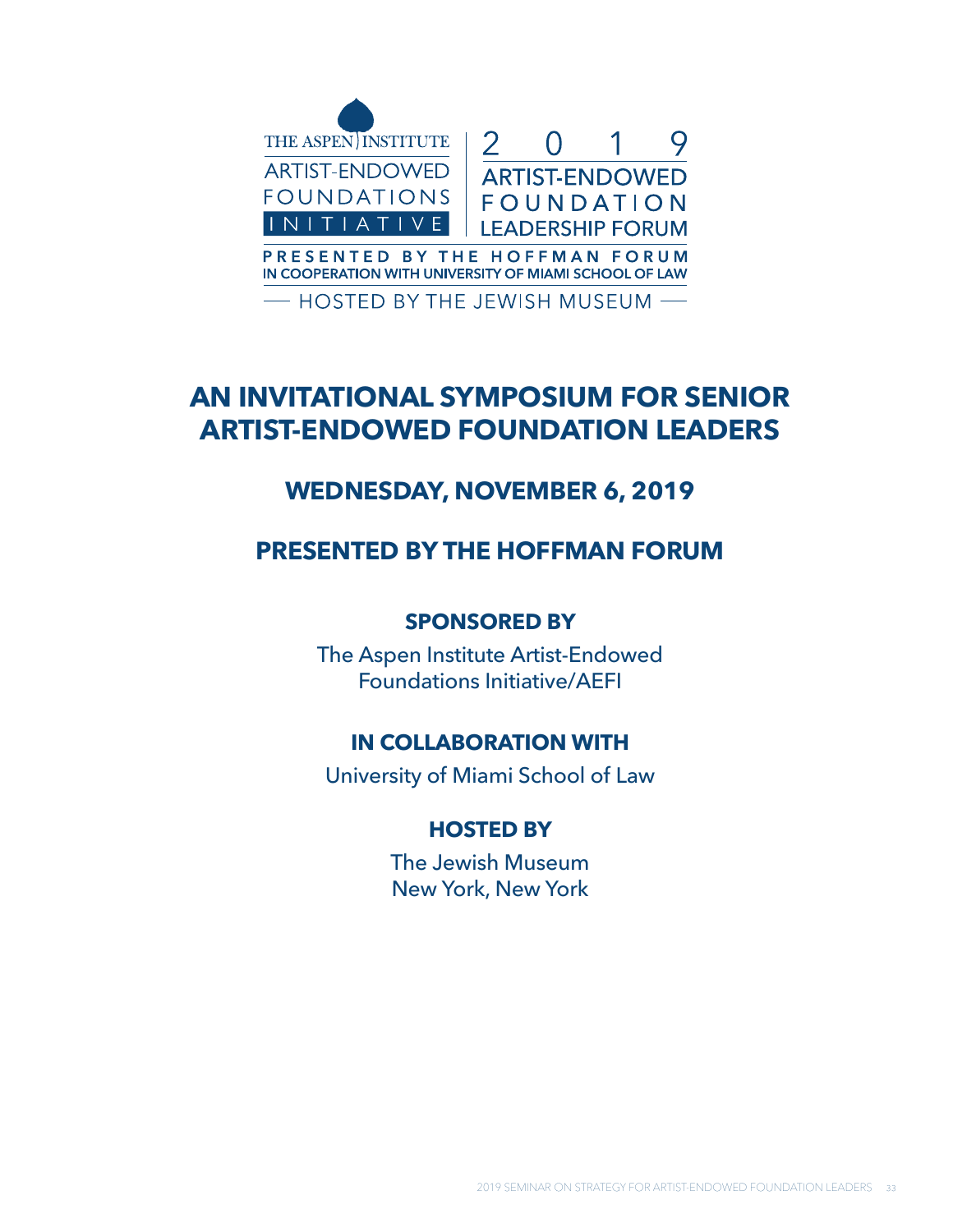#### **AEFI LEAD UNDERWRITERS**

Underwriters of the Aspen Institute Artist-Endowed Foundations Initiative/AEFI's work represent some of the foremost firms providing services to philanthropy, the arts, and education. We are proud to count them as partners in realizing AEFI's mission to strengthen the charitable impact of the emerging artist-endowed foundation field.

Chief among our partners are the AEFI Lead Underwriters, who provide core support to sustain AEFI and also share their intellectual capital by collaborating in the development and dissemination of educational information to assist the artist-endowed foundation field.

**UOVO** BANK OF AMERICA

**eWitt Ster** Insurance & Risk Advisory I Since 1899 A RISK STRATEGIES COMPANY

#### **DEWITT STERN | A RISK STRATEGIES COMPANY**

The premier name in insurance and risk management for fine art, entertainment, media, and private clients with a standard of exceptional service.

#### **UOVO**

The foremost provider of fine art storage and services, delivering comprehensive collection stewardship committed to the highest caliber of security, discretion, professionalism, and care.

#### **BANK OF AMERICA PRIVATE BANK**

One of the nation's most reputable investment management institutions, with a 150-year history helping charitable organizations invest to support their missions.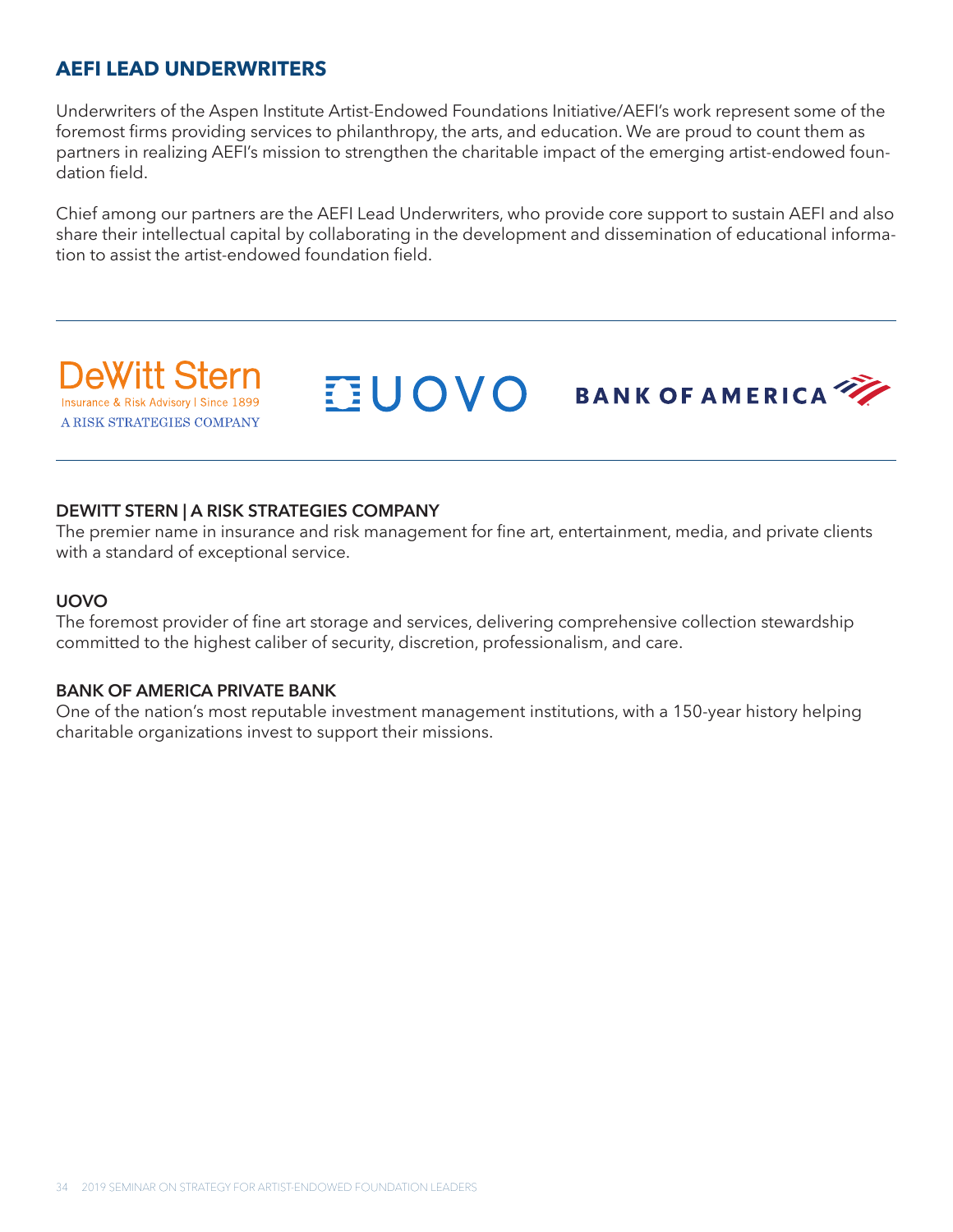

#### **DEWITT STERN | A RISK STRATEGIES COMPANY**

 Established in 1899, DeWitt Stern is the premier name in insurance and risk management for fine art, entertainment, media, and private clients, with a standard of exceptional service. From its inception, DeWitt Stern has been an innovation leader in insurance for the arts, from protecting Albert Einstein's violin to pioneering a myriad of unique insurance products covering private collections, galleries, dealers, auction houses, museums, exhibitions, warehouses, and foundations as well as feature films, television commercial production, Broadway shows, and cultural institutions.

The diverse assets and activities of artist-endowed foundations — from stewardship of collections to managing charitable programs and operating specialized facilities — creates a range of complex, nuanced risk issues and insurance needs too often addressed in a piecemeal manner.

DeWitt Stern's risk management leadership in the arts community stems from a conviction that people with deep knowledge and passion will be more effective in the service they deliver. DeWitt Stern marries the ardent expertise of its professionals with an approach based on a comprehensive evaluation of each client's unique risk exposures. For the rapidly emerging field of artist-endowed foundations, access to knowledgeable innovation in risk protection is crucial to fulfilling their unique mission in cultural philanthropy and arts stewardship.

Learn more at www.dewittstern.com.

# **EUOVO**

#### **UOVO**

With a mission to transform the art storage and services experience, UOVO offers a holistic approach to collections management that has established a new paradigm for the stewardship of art, design, fashion, and archival collections.

UOVO's purpose-designed facilities, managed by a team of industry-leading experts, guarantee that precious works are safeguarded with the highest caliber of security, discretion, care, and professionalism. Clients' needs are seamlessly met with a flexible range of climate-controlled spaces and services tailored to support collections of any scale. A dedicated account manager acts as a personal registrar to coordinate packing, transportation, and installation services, executed by experienced art handlers trained to work with a variety of media.

As a partner to artist-endowed foundations, UOVO safeguards the artworks and archives that comprise an artist's creative legacy and supports a foundation's art stewardship activities throughout its life cycle. UOVO has secured collections during estate settlement; organized collection inventory and digitization projects; provided tailored spaces for archivists, conservators, and photographers to work on-site; facilitated curator viewings for museum exhibition loans; and coordinated complex moves across cities and countries.

UOVO is committed to helping artist-endowed foundations fulfill their fiduciary responsibilities and advance their charitable missions as stewards of artworks committed to the public benefit.

Learn more at www.uovo.art.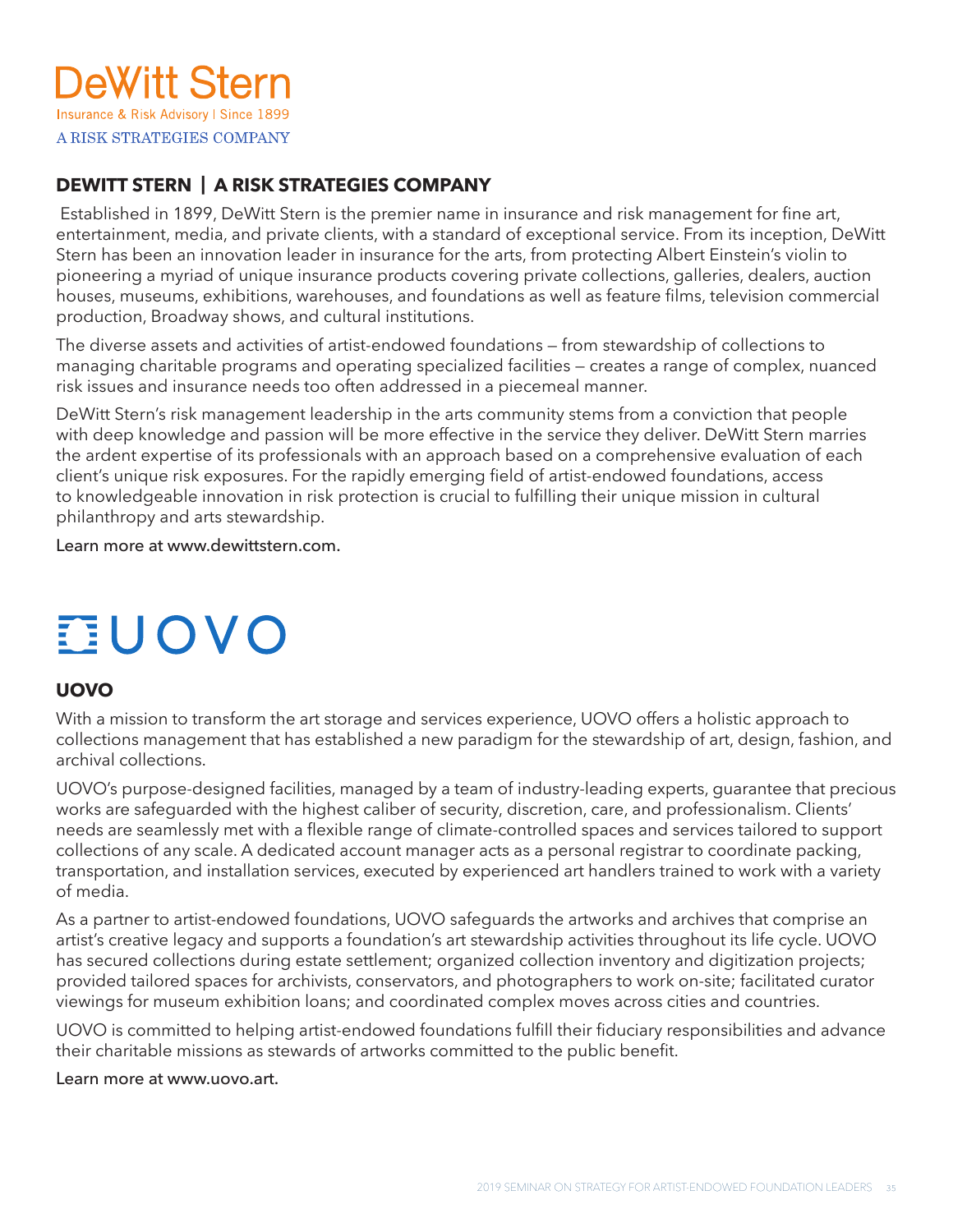

#### **BANK OF AMERICA PRIVATE BANK**

With a 200-year history helping charitable organizations invest to support their missions, Bank of America Private Bank is one of the nation's most reputable investment management institutions and prides itself on understanding the unique needs of its nonprofit clients.

Artist-endowed foundations play an increasingly important role in cultural philanthropy and in stewarding significant art collections for public benefit. Due to their distinctive bequests, however, artist-endowed foundations often encounter special challenges in developing the financial capacity needed to fulfill their artists' charitable intentions.

We understand these challenges. With deep experience navigating the complexities faced by nonprofits, Bank of America Private Bank works with each client to build an effective plan designed to meet its needs. Our comprehensive investment management solution includes:

- Assessment of financial needs and design of an investment strategy to help fund operational and programmatic objectives
- Guidance on board members' governance responsibilities with respect to endowments
- Direction on regulatory matters that bear on foundations' assets
- Technical assistance on grantmaking and strategic program planning
- Delivery of custom workshops to educate board and staff on these matters
- Management of investable assets

A fiduciary focused on clients' best interests, Bank of America Private Bank is one of the largest trustees of charitable assets in the country and is committed to helping artist-endowed foundations make the artist's charitable vision a reality.

#### Learn more at www.privatebank.bankofamerica.com.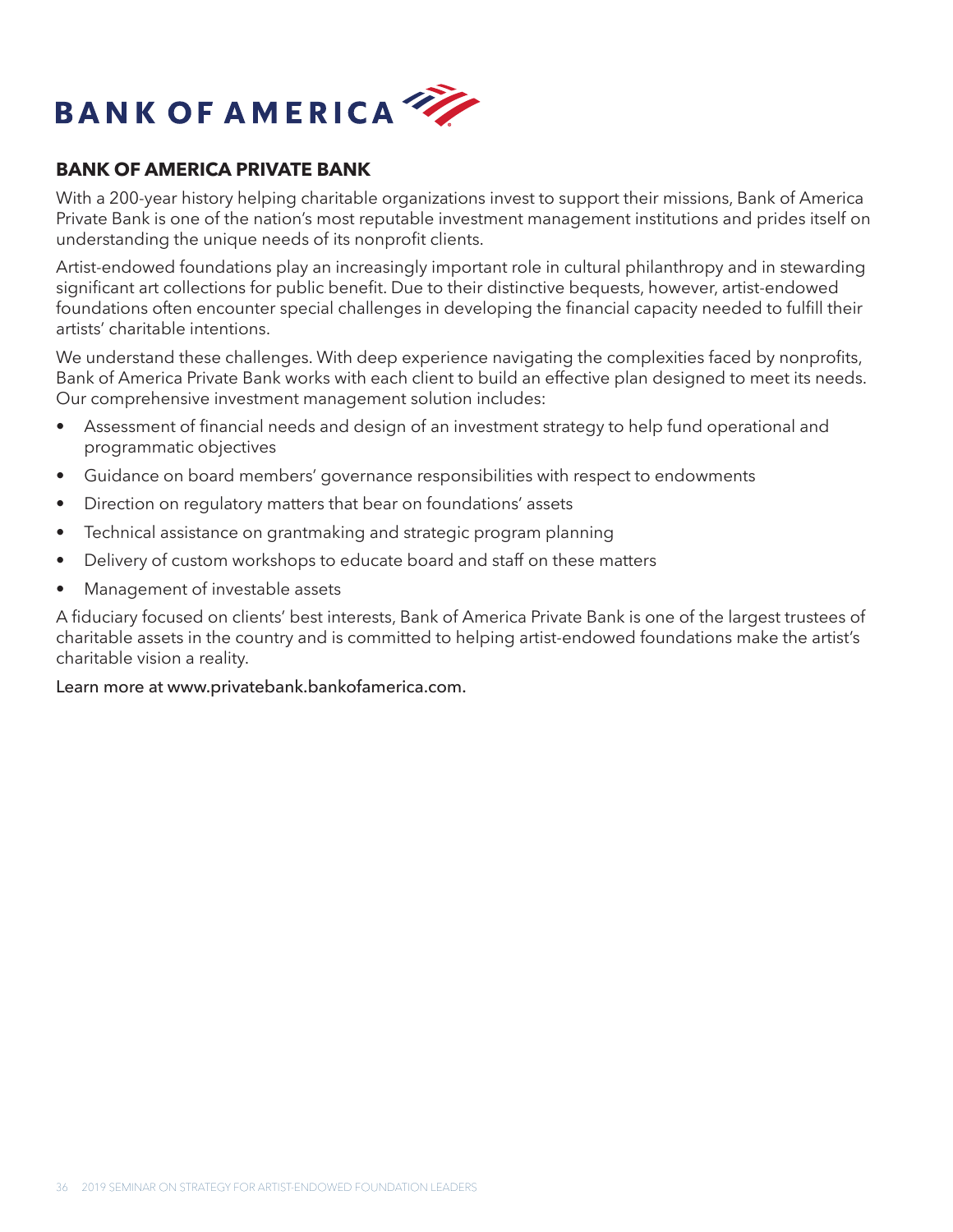### **NOTES**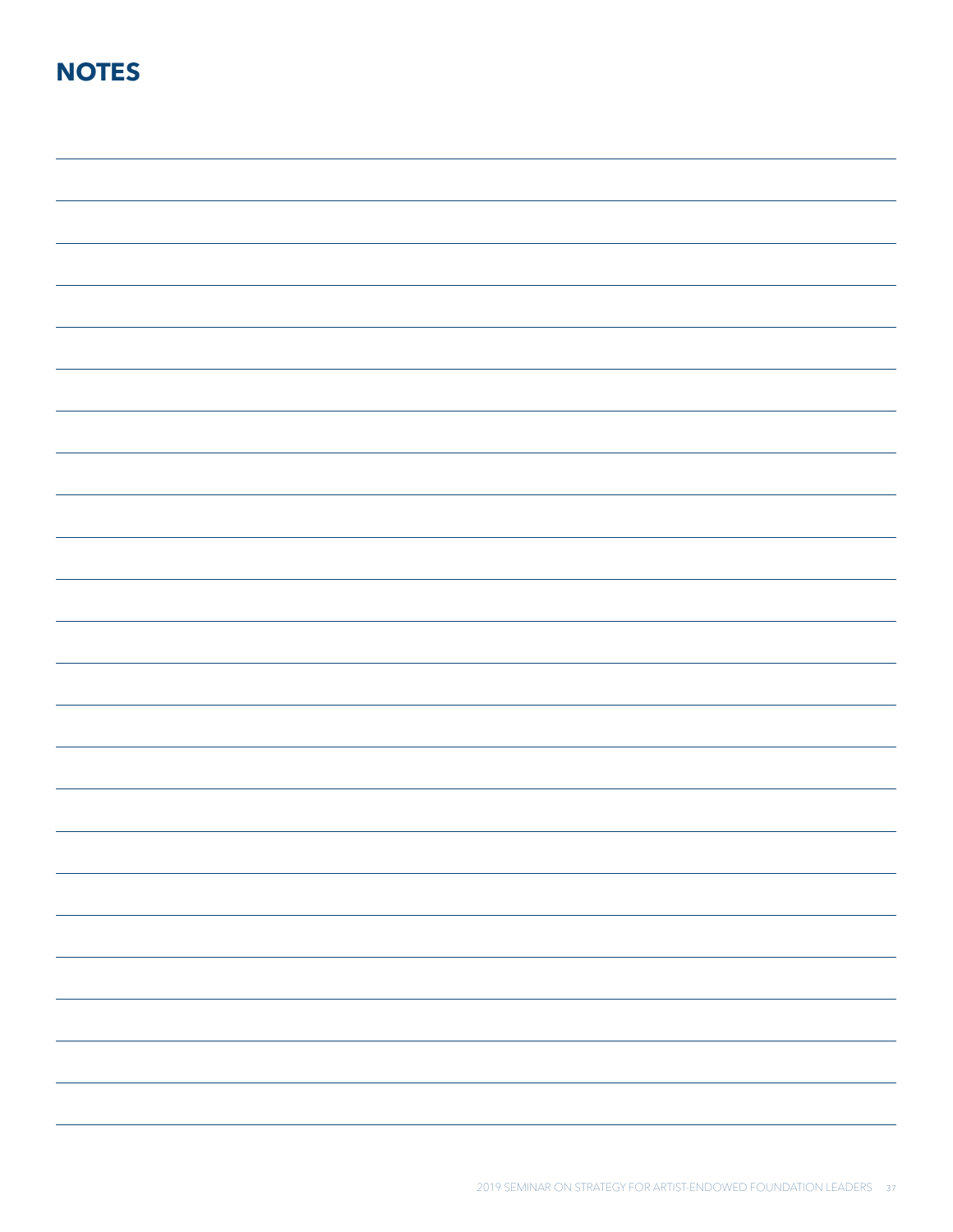### **NOTES**